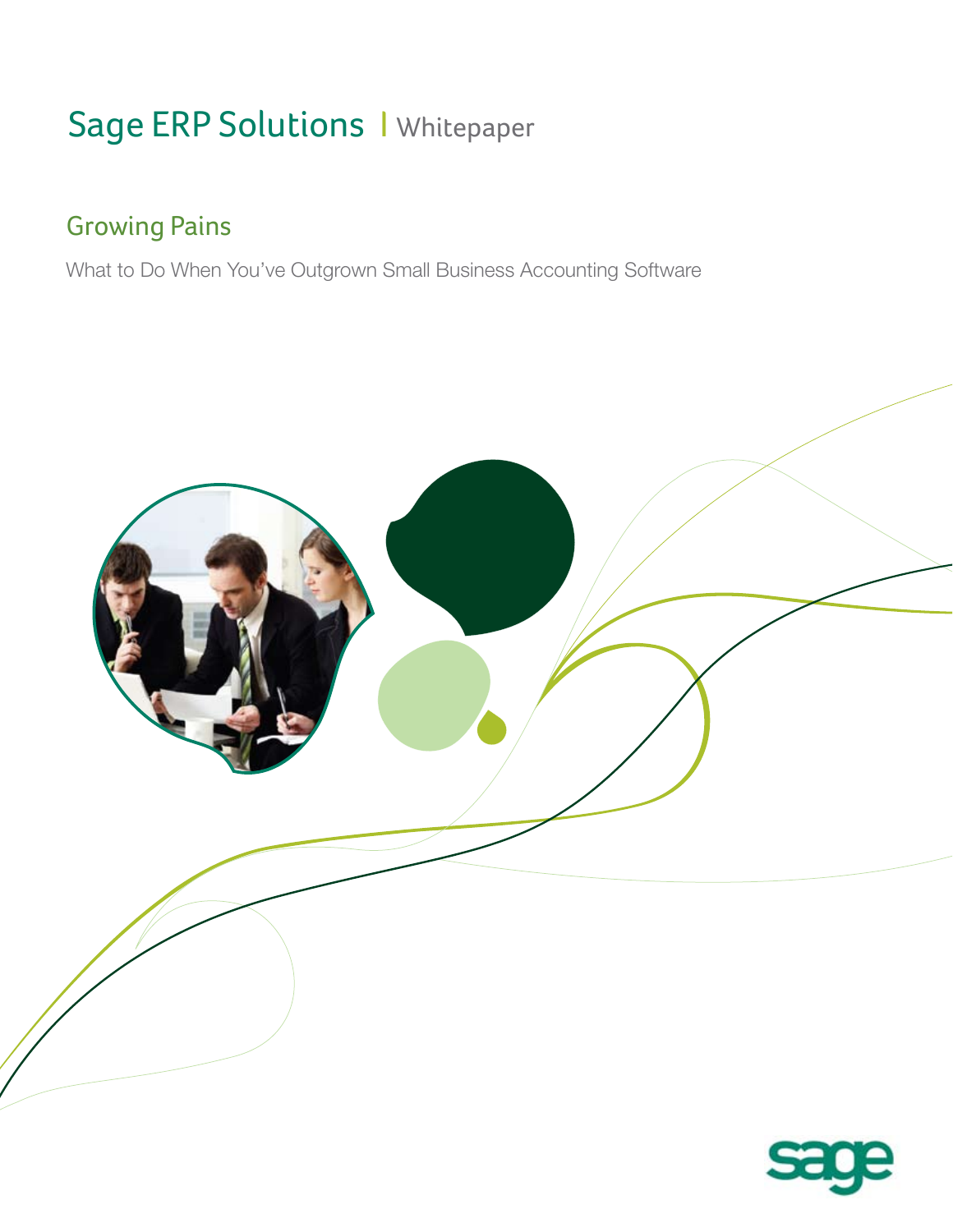# **Straight Talk about Selecting the Right**  Sage ERP Solutions **Solution to Support Your Company's Growth Requirements**

Your small business software provided the basic bookkeeping capabilities you needed to get your company started. But as you have grown, things have changed. You have more customers, more employees, more data, more automation requirements. In short, your small business isn't so small anymore, and you need more from the software that is the foundation for your growing business.

So how do you make the move to a more powerful business management solution? First things first: It's critical to gather all the facts before you make a decision. Implementing a new system can affect many departments across your organization, so proper planning and analysis are critical to your success. It pays to be meticulous.

At Sage, we've been responding to the needs, challenges, and dreams of small and midsized businesses for more than 30 years. Our experience gives us firsthand knowledge of the challenges and pressures you face every day. This insight, along with the conversations we've had with many of our 2.9 million customers, has helped us assemble this guide.

Growing Pains: What to Do when You've Outgrown Your Small Business Accounting Software is designed to give you smart, unbiased tips as you prepare to make the move to a more sophisticated business management solution.

Please note that the ideas we highlight in this guide make no mention of our software. We believe that after performing the due diligence suggested in this booklet, you'll agree that Sage provides an ideal, cost-effective next step for your company. To illustrate that point, we've also enclosed a helpful reference chart that compares the differences between Sage Accpac Extended Enterprise Suite and several other small business solutions. In addition, we've included three case studies that show how our customers have successfully made the move. We look forward to helping you grow your business!

| <b>Change Before You</b><br>Have To3 |
|--------------------------------------|
| <b>Calculate ROI3</b>                |
| Setting Objectives4                  |
| <b>Selecting the Right Solution5</b> |
| <b>Working With A Consultant10</b>   |
| <b>Which Modules11</b>               |
| <b>Comparing Product</b>             |
| <b>Functionality12</b>               |
| <b>Success Stories19</b>             |

# Key Indicators You're Ready to Move From Small Business Accounting Software

- System lock-up and performance degradation
- Multiple user lock-up
- Difficulty accessing key information as it is not readily available
- Inventory complexity, such as necessity to track a large number of inventory items, multiple units of measure, multiple bin numbers and manufacturing or warehouse management processes
- Slow report processing and lack of reporting
- High volume of transactions
- Large amounts of historical data
- Use of external, nonintegrated payroll solutions
- Large database
- Manual processes and use of outside systems such as Microsoft<sup>®</sup> Excel<sup>®</sup>
- Industry-specific requirements
- Regulation compliance (such as IFRS, SOX) and incurring auditing and non-compliance fees
- Need to improve employee productivity and reduce downtime
- Exceeded limitations on document numbers, customer, vendor, inventory, and general ledger account field sizes
- Multinational transactions and global commerce requirements
- Multiple entities and location functionality requirements
- Web access and customer portal needs
- Multiple company support including consolidated financial statements and intercompany transactions
- More than 10 users require access to the system
- Automation requirements for job costing, CRM, industry specific requirements, supply chain management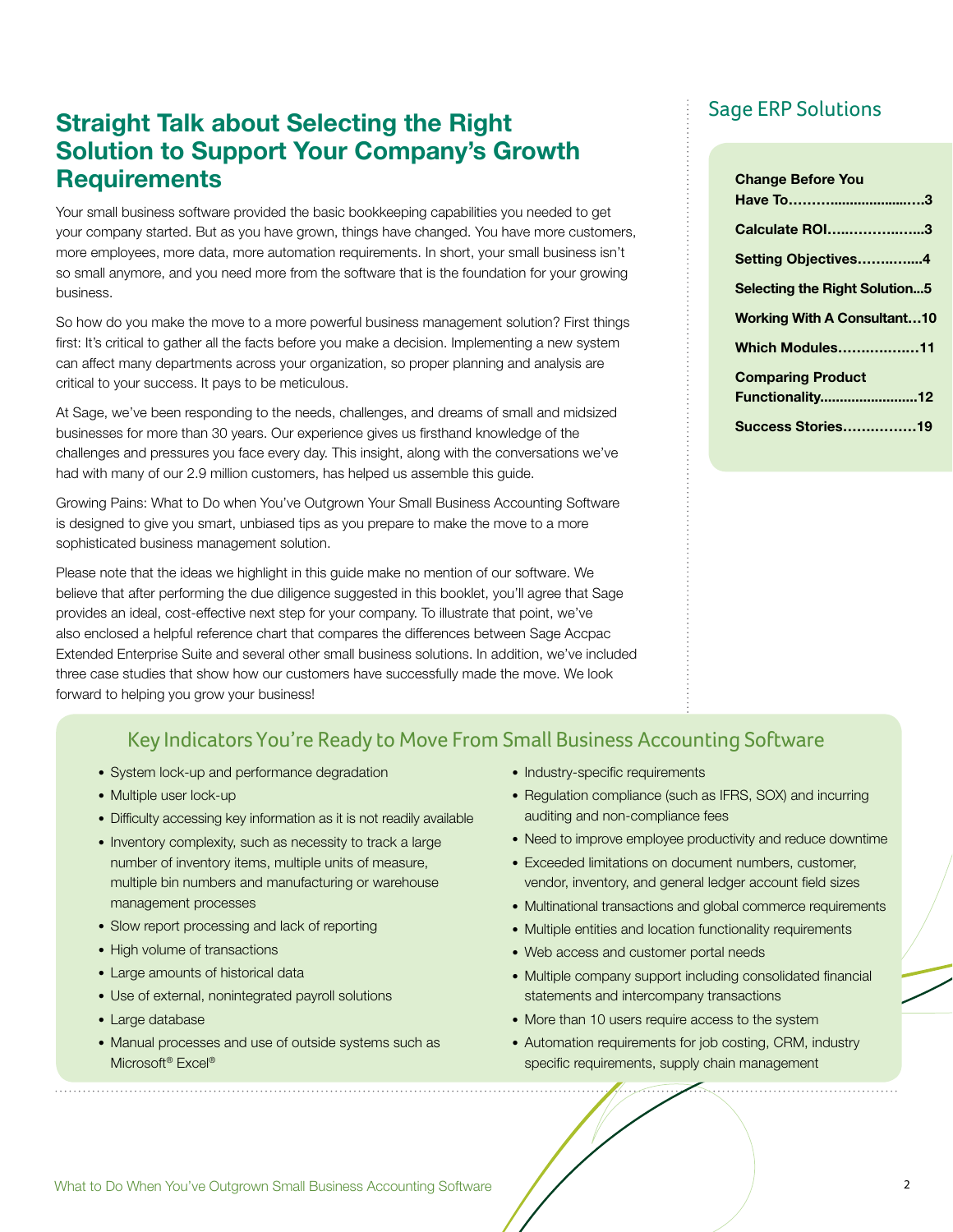# **Essential Tips for Evaluating and Purchasing Example 2 Sage ERP Solutions New Business Management Software**

# **Getting Started**

The first step to implementing a new solution is evaluating your company's readiness for change. Before you begin looking at new features and setting fast-track time lines, take the time to set realistic goals, get buy-in, and build momentum. Preimplementation planning is the key to success.

# **1. Change before you have to**

By the time you are certain that your current systems are inadequate, you're probably already losing money to reduced productivity, lost opportunities, poor data quality, and insufficient information to make insightful decisions. Don't wait until you simply can not bandage the system any longer. If you're already seeing warning signs that your system can't keep up (data inaccuracy, slow turn-around, time-consuming or manual processes), begin your needs analysis now. Many professional systems analysts use the steps outlined on the right. Keep them in mind as you evaluate your system requirements.

# **2. Calculate return on investment**

Implementing a new business management solution requires an investment of resources and money. But an inadequate system is costing you money now—sapping your productivity and softening your competitive edge. It's important to do a comprehensive return on investment analysis when considering a new system. However, remember when calculating the return on your investment, you should include the benefits and the costs to not solve your current issues. This process will ensure you determine the total value of owning a new system.

# **Cost not to solve**

It's important to consider the cost not to solve in your evaluation. Assign costs to lost productivity, overstocking inventory, lost sales opportunities, system down time, inadequate customer service, and tasks that are not automated.

# **New solution benefits**

Remember that the right system will pay for itself with process improvements and better data for decision-making. A new business management system can provide automated systems for faster processing of accounting transactions, easier retrieval of accounting information, and better reporting and business intelligence.

# **Don't disregard hard-to-quantify benefits**

A new system will deliver broad improvements, the overall impact of which may be difficult to calculate with precision. Consider all the benefits of more reliable and faster access to more informative data. Think about how much it is worth to your company to improve strategic planning. How much will it cost you if your next audit doesn't stand up to scrutiny? How will your company's reputation improve if your new system gives your customers better, faster, and more professional service?

# How to Create a System Needs Analysis

- Determine key areas that are automated with your current system.
- Determine what you "like" about your current solution and cannot live without.
- Determine current challenges that need to be solved.
- Investigate and document manual operations that need to be automated throughout the organization.
- Determine what information is currently pulled from the system and which information is required.
- Identify and map the information that flows through your current system.
- Determine the informationsharing requirements among the accounting/finance team and other departments
- Distinguish all the different types of reports required.
- Determine types of Business Intelligence required.
- Determine how many users will have access to the system.
- Ascertain the level of accounting and computer experience of potential system users.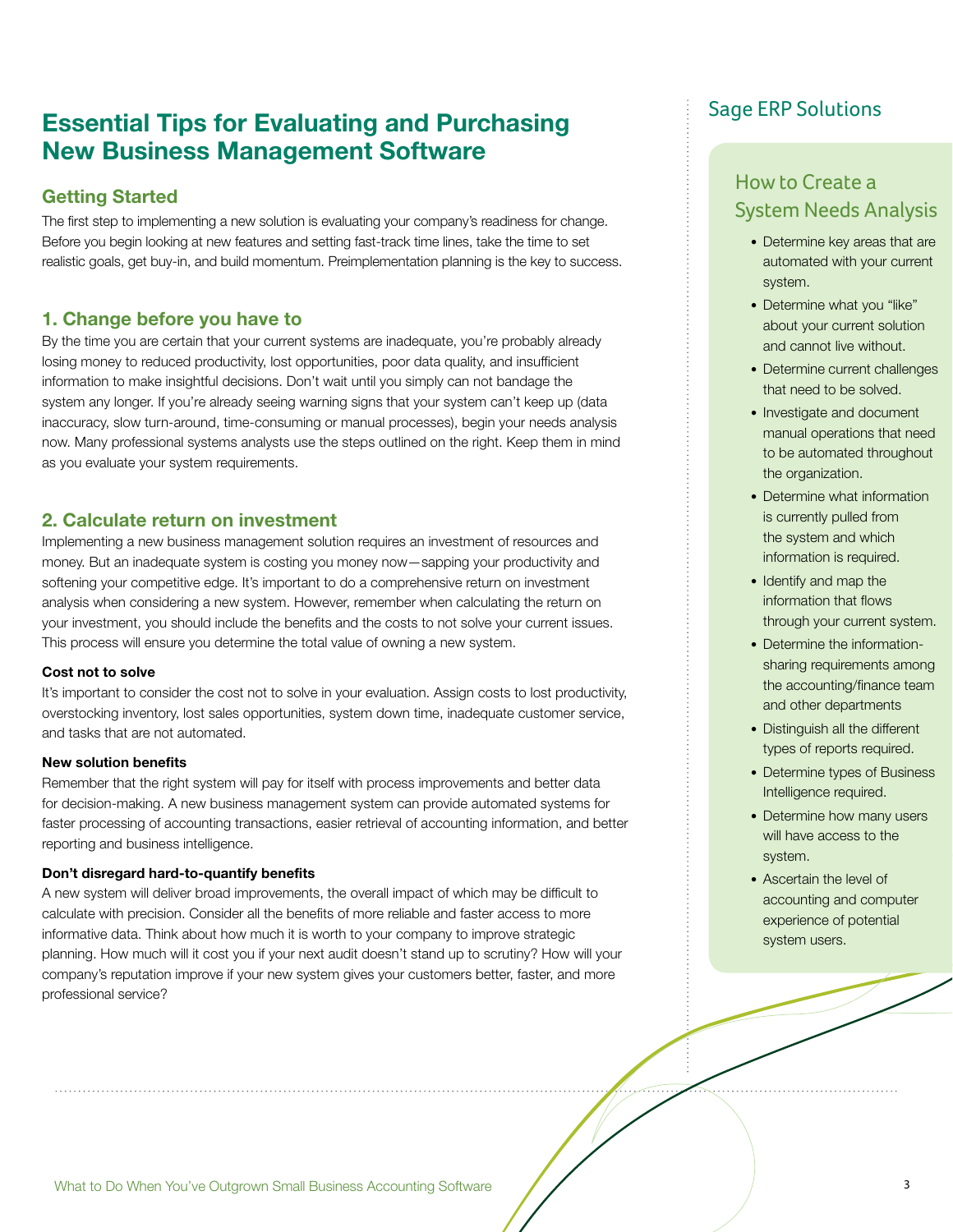People who buy accounting software usually spend most of their time evaluating features. The fact is, however, you should spend most of your time evaluating your own business. The more you know about the problems you expect the new system to solve, the better informed your final choice will be.

# **Create a task force**

Business management solutions affect many departments within your organization. One of the easiest ways to ensure cooperation is to involve representatives from other departments right from the beginning. You may feel that you don't have time, especially if your old system is failing and you need to hurry the new project along. But in the long run, a task force saves time and guarantees that other departments will cooperate during the implementation phase.

# **Where to begin**

The first task for your task force is to determine where in your organization you experience the biggest productivity losses and highest error rates. Determine how inaccuracies are affecting your business. Understand which tasks require automation. Begin by identifying the problems you experienced this year because your existing system wasn't adequate.

# **Which features you can't live without**

When you survey your task force, you'll uncover a few system capabilities that are critical to your organization, such as particular reports or tracking methodologies. Once you discover that they are absolutes, put them on your must-have requirements list.

# **What's special or unusual about your company**

Every company is unique! Your company will have some unique requirements that can't be changed. Perhaps you need to track products by lot or serial number. Do you need to price product by warehouse location? Do you need to support multinational commerce? Does your industry have special reporting techniques or compliance requirements? Make a list of requirements unique to your industry and organization.

# **Aim high**

Many people don't aim high enough when they implement a new system. Just about any product can deliver financial statements. You should be looking for much more. Think back to last year's planning sessions. What information could have boosted productivity and profitability? This might include current gross profit by product, customer, or salesperson, or trends on how customers and products are growing or declining. You may want to use financial ratios to measure your company's performance against your competitors.

# Sage ERP Solutions **3. Setting Objectives**

# Compromise is Good

Your final solution probably won't satisfy everyone in your organization, but through clear communication, planning, and education, most people will recognize that the decisions being made are fair and reasonable. You should plan for handling objections, especially in the early phases of the project. Plus, have a strategy for finetuning the system once the initial implementation is completed. Count on a new system to satisfy about 90 percent of your requirements, and determine how to manage the remaining 10 percent. You may need to consider some staffing changes or revising your policies and procedures.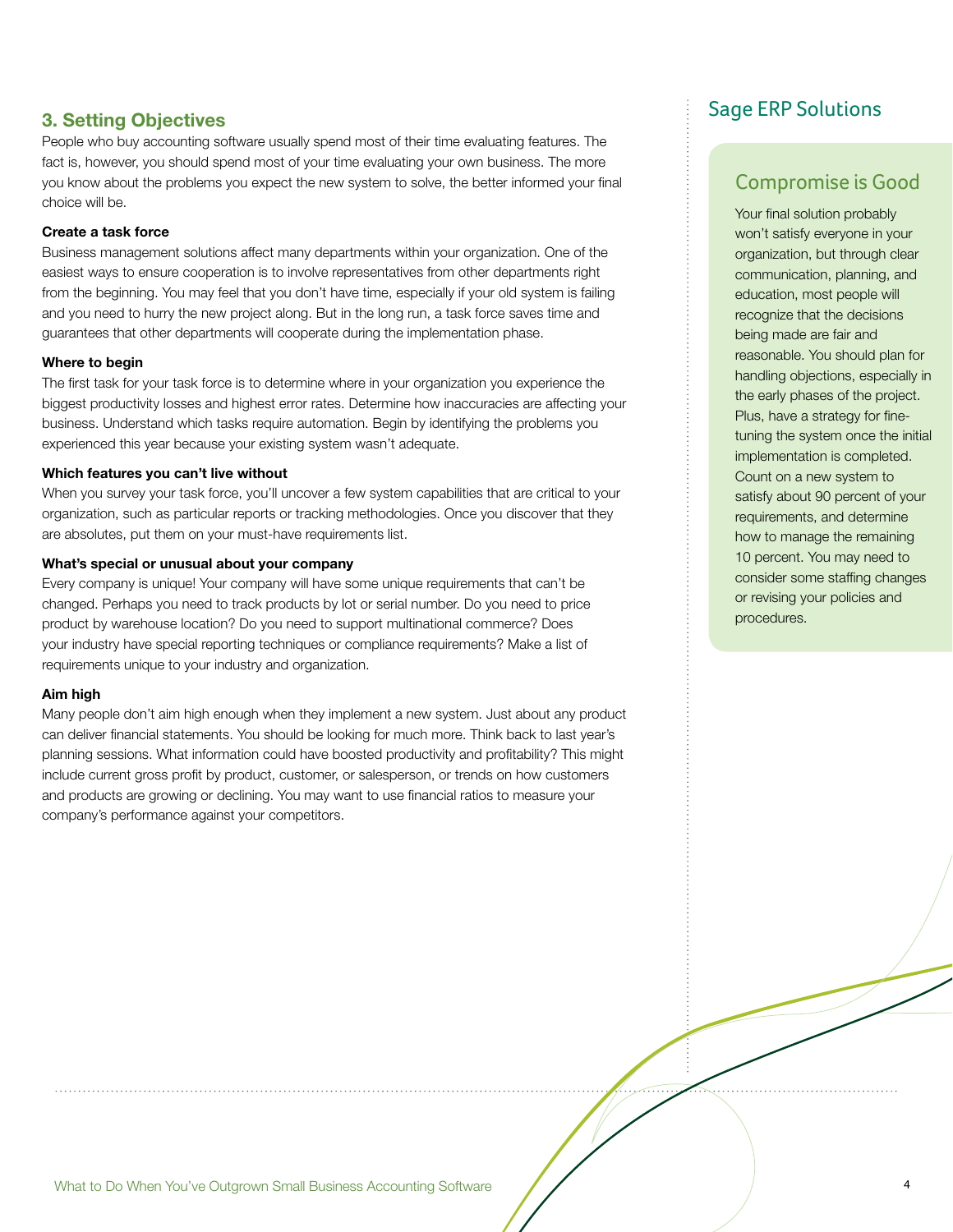# Sage ERP Solutions **4. Selecting the Right Solution**

In order for a system to meet your business needs, it should mesh with your existing business practices and adapt to technological innovations. Again, ideally you want software that's simple, intuitive, and works the way you do business. Be sure the system can:

- Easily adapt to your business needs
- Scale to meet the needs of your growing business
- Embrace industry-standard technology
- Maintain a low total cost of ownership and high total value of ownership
- Customize easily to fit your unique requirements
- Be accessible to remote or traveling employees
- Keep global commerce in mind

### **Start with the big picture**

Don't dive into details at the beginning of your selection process. Rely on your list of features that you cannot live without and unique requirements that you laid out in your planning process. Eliminate any packages that don't comply with your fundamental requirements and you'll narrow the field significantly. There is no point in having a 200-page Request for Proposal (RFP) if fewer questions will shrink the field from 50 possible vendors to five.

## **Ensure the software can adapt to your needs**

If you have a growing business, one of the most important characteristics of your system is its scalability and the ability to grow along with your company. Finding a system that can adapt to the specific needs of your company is essential. What if you need to automate new areas of the business in the future? Look for a solution that offers open architecture, which allows you to easily add on additional features and adapt to new IT paradigms. Open architecture is especially important if you expect your company to experience growth or change in the future. Beware of "one size fits all" solutions—if all functionality is included, then you are paying for everything, even the features that you do not need.

## **Think forward to the next step**

Most software companies have various families of products geared toward specific business sizes of customers. A key question to ask is whether or not the products are built on unified system architecture and if they have a built-in upgrade path from one product to the next. If the family of products has been developed on the same architecture, future upgrades from product to product and the subsequent data exchange can be managed much more smoothly. Ensure that as your company grows and you move up in the family of products that you will not need to retrain your users on a completely different workflow and user interface. The smart choice is a product that will fit your business requirements for at least the next seven to ten years.

### **Make integration a high priority**

Connecting all functions and linking to customers, suppliers, and other business partners externally can dramatically reduce lead times and waste throughout your organization. You'll streamline operations and gain a competitive edge by integrating your accounting, business intelligence, customer relationship management, supply chain, and human resource management applications. When evaluating software, check to see how seamlessly they integrate or can be integrated with other systems. Tight integration will save you time, promote greater efficiencies, and add value to your business.

# The Right Solution

Understanding your business's financial information needs is the first step in selecting the appropriate solution. However, there is typically no obvious choice because so many competing products promise similar results. You can end up mired in the feature lists and still be uncertain of your final selection. Don't get caught up in detailed Request For Proposal (RFP) documents and features that are not important to your business; however, be sure that you are forward thinking and the solution you select is adaptable to your future requirements.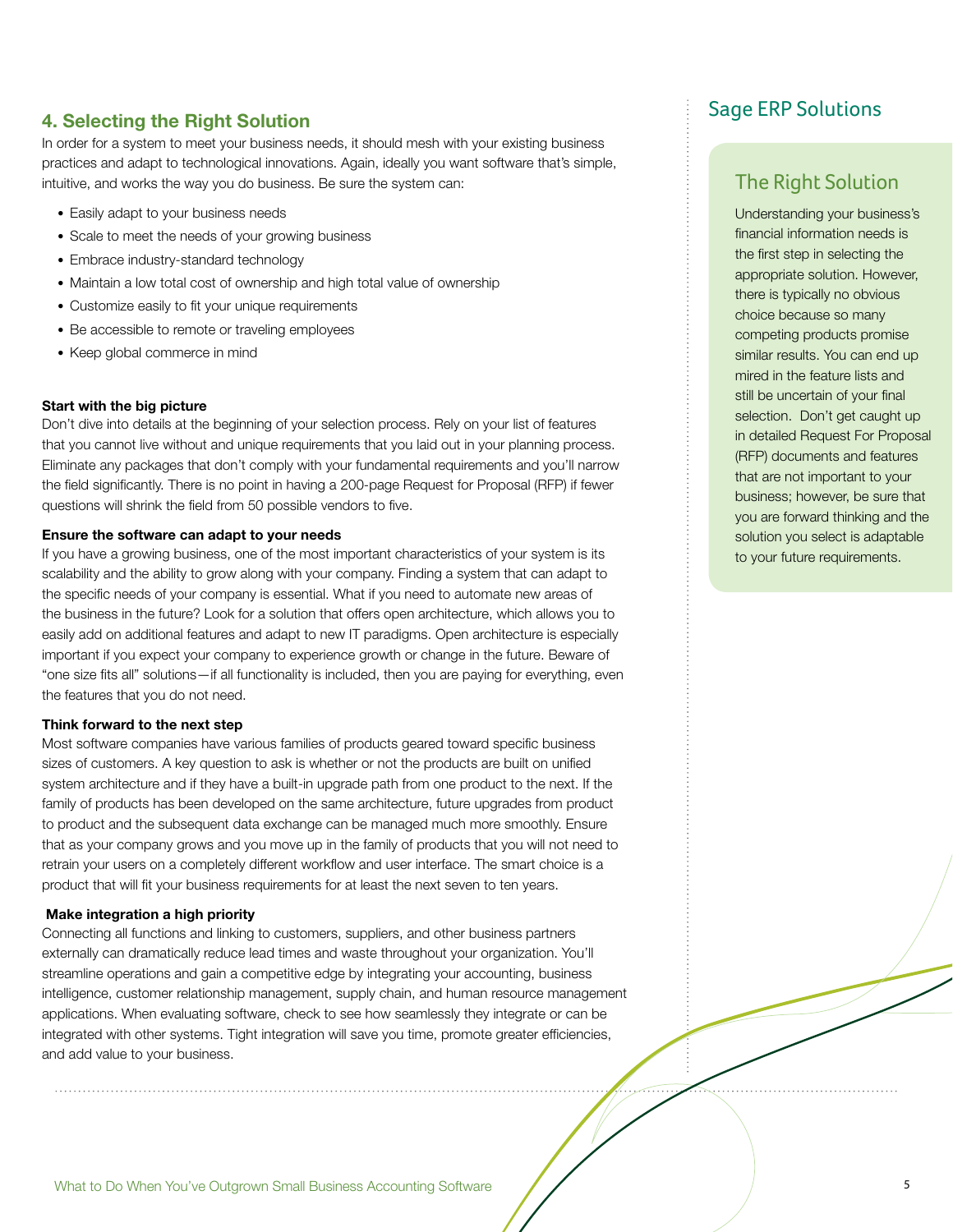Integration is especially important for manufacturing and distribution companies. Inventory that sits<br>In very weekenes is each very business could otherwise be using When considering colutions  $\overline{\phantom{a}}$  Sage ERP Solution in your warehouse is cash your business could otherwise be using. When considering solutions, study what options are available for warehouse management. The proper use of integration will pay your organization huge dividends in the form of reduced inventory cycles, more efficient warehouse operations, less paperwork (including the reduction duplicate data entry), and better order accuracy.

# **Embrace industry standard technology**

The evolution of technology is as certain as death and taxes! Hardware, databases, operating systems (OS), servers, and all IT infrastructures are ever-evolving. You can't afford to be running your business on unsupported software. Ask the software vendor which databases it supports, along with which operating systems and server systems. Look for vendors that stay up to date with technology and frequently advance their technology.

### **On-demand or on-premise deployment?**

With advances in Web technologies and growth in broadband access to the Internet, alternative deployment methods have emerged. Most evaluations of software will include the question of whether to implement the solution "on-premise" or "on-demand." There are two common types of on-demand software: Software as a service (SaaS) and hosted. The relative advantage or disadvantage of one deployment type over others is dependent on your objectives and circumstances. The more important question is that of versatility and options. If you select an ondemand solution, do you have the option to move your data to on-premise in the future? And what is the cost? You don't want to invest in a solution and not have the agility to adapt to the future.

## **Verify customization capabilities**

No one software package is right for everyone. And no solution on the market will have every single feature you require. Look for a solution providing modification features that allow you change or add new reports and tailor the interface to individual user preferences. For even more control over your system, review software that enables you to make more specific customizations. This will ensure that your software will meet your needs as requirements change in your business.

### **Understand the difference between standard functions and extras**

Some organizations provide basic functions but then make you purchase the various extras that come standard in other software. An extreme example would be to buy a car, and then discover that you must pay additional for the engine, steering wheel, and tires. Confirm what is included in the core pricing and what must be purchased separately.

### **Evaluate the software by what it can't do**

Software product limitations are often much more revealing than feature list comparisons. Find out the maximum number of account types, customers, vendors, and inventory items allowed. Determine the maximum size of the document numbers, general ledger account numbers, and other key fields. Ask how many line items a single invoice or sales order can handle, and find out the maximum number of users that can work with a particular application at the same time. Is there a limitation on database size, or at what point is system performance impacted. These types of questions will uncover key points and help you make a more informed decision.

## **Test for common mistakes**

People make mistakes. If the software handles errors intelligently, that's a sign of good design and usability. Some of the most widely promoted solutions do not allow you to correct an error in a purchase order without canceling the entire P.O. and reentering it from scratch. You should test for errors or ask for the vendor to demonstrate error management. Look at mistakes such as duplicate customers and vendors, incorrect item numbers, and unreasonable amounts and dates. The system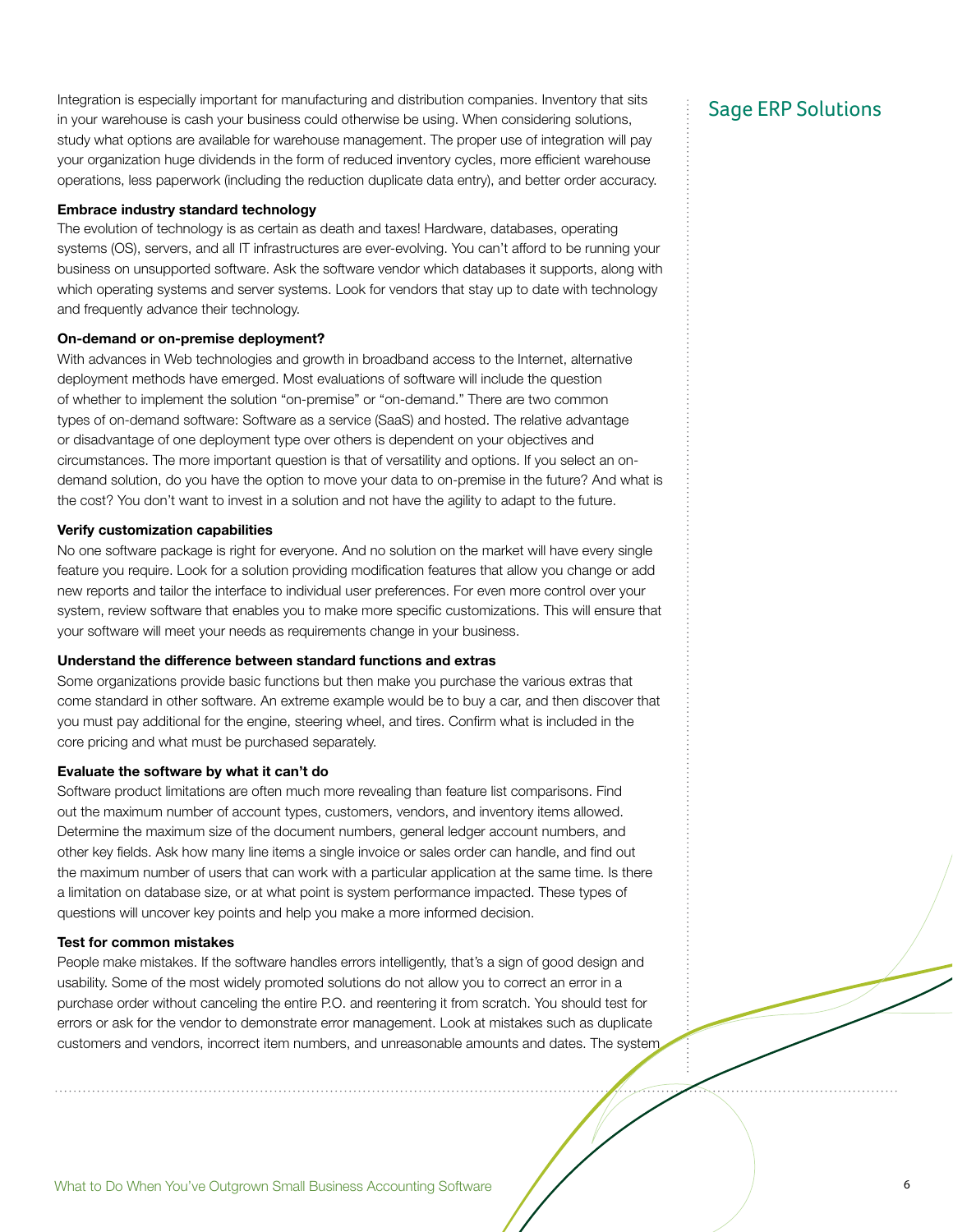should also flag unusually high quantities or unit prices and offer valid alternatives. The system  $Sage$   $\overline{ERP}$  Solutions should prevent errors that cause data corruption, such as deleting a customer of general ledger account number. Understanding how the system handles mistakes will help you determine if your data integrity is at risk.

# **Evaluate the learning curve**

Intelligently designed software is easy to learn and use. Common tasks should be intuitive and quickly executed. An insightful interface will shorten training times and facilitate adoption of the new system. Look for information in consistent and expected locations and screen design similarities among all modules. Be sure that the software comes with effective training! Ask what learning tools, classes, online, anytime, and demonstrations are available to speed the learning process.

# **Documentation and online help reflect software quality**

You rarely find excellent documentation with poorly designed software. Clear, accurate, and useful documentation and online help takes time to produce and indicates a long-term commitment to users. You'll save time hunting through manuals if the software is easy to use and provides intuitive help at your fingertips while using the software. Evaluate the available materials to see if they assist users with learning and using the system quickly.

# **Explore what support will be available to you**

Find out what technical support each software manufacturer makes available to its customers. What days of the week and times during the day are telephone technical support specialists available? What costs, if any, are associated with various levels of support? Does the manufacturer provide classroom, self-study, or Web-based training programs? How frequently does the manufacturer keep in contact with customers regarding product announcements, upgrades, and more? You will need assistance getting the most out of your software—the best manufacturers provide this assistance.

# **Business Intelligence is not just a buzz word**

In order to increase insight into your business and realize your strategic vision, you need Business Intelligence (BI) functionality. Companies today are facing constant pressure to increase profitability, improve cash flow, reduce costs, and mitigate risk in order to improve financial performance. Focusing on driving working capital processes is critical in order to achieve these objectives. Software vendors are now focused on turning the vast amounts of information stored in enterprisewide solutions into "knowledge," or intelligence that allows you to respond faster to new business trends and processes. Ensure you review the tools available for each solution and ask to see BI features. This new functionality enables your employees and partners to adapt successfully to changes in today's markets and make better, faster business decisions.

# **Don't forget about your sales team**

The better your customer relationships, the more your business can prosper. Customer Relationship Management (CRM) software allows your organization to fully manage the life cycle of your customers. Your sales team will have a much better understanding of customer purchasing habits, both in aggregate and individually. You should research which CRM options are available with each system you are evaluating. The best CRM systems provide functionality that is important to the success of sales, marketing, finance, and management roles. CRM should also enable your company to roll out Web-based customer self-service quickly and cost effectively. Evaluate the information available on reports and dashboards, such as metrics provided on call volume, case resolution times, communications, follow-up statistics, and escalation. These tools allow you to quantify the benefit of customer service and sales to the business and to their customers.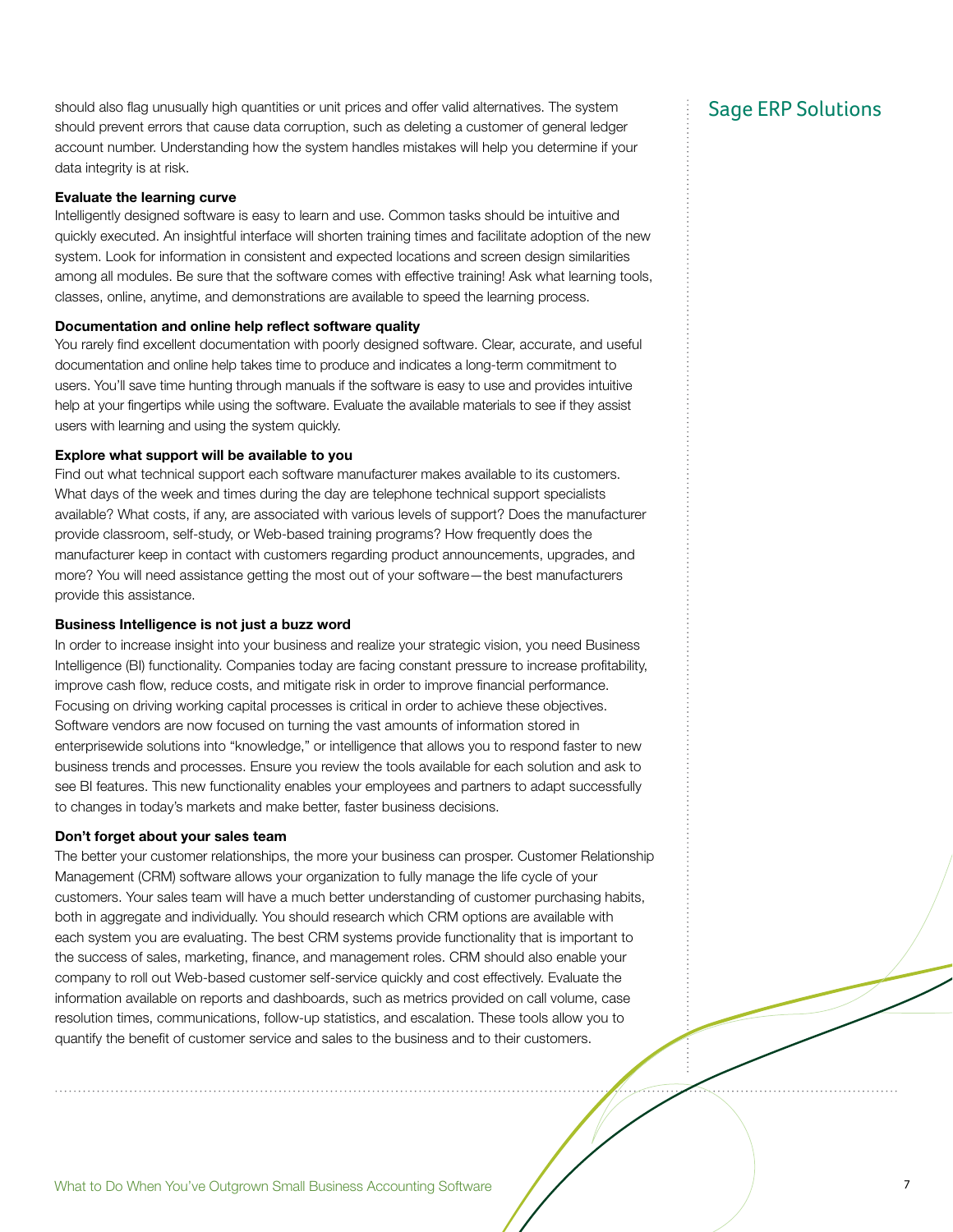# **Employees are the life-blood of your organization** Sage ERP Solutions

Take time to research human resource management systems. Evaluate the choices available for the software; don't just assume it will meet your needs. Look past compensation and benefits to be sure that it meets your company's specific requirements in other areas, such as integration with federal and state agencies and online filing of reports and documents. Be sure that it really does integrate and synchronize with your payroll, eliminating the need for redundant data entry.

# **Go paperless**

Today's most cost-effective applications utilize less printed paper. As you explore solutions, focus on how much paper you can eliminate and time you can save during order entry, basic input, shipping and handling efforts, billing, and communications with vendors, customers, and among other areas within your organization. The less printed paper you use, the more time and money you'll save. Efficient and timely document access and distribution can enable you to provide better customer service, too.

### **Extend your business to the Web**

Software optimized to leverage future e-business opportunities delivers a significant strategic advantage. Look for accounting software with strong e-business capabilities, even if e-business functionality is not one of your current requirements. Areas to consider include support for businessto-consumer and business-to-business buying and selling, the ability to empower employees through the intranet and browser-based applications, and the capability to extend systems through mobile, wireless applications. Choosing a software manufacturer offering e-business tools ensures that your system can grow to match your organization's evolving strategic goals.

A Web store isn't really efficient if it doesn't integrate with your back office. When shopping for Web store creation and management software, look for one that eliminates time-consuming manual reentry of orders received over the Web. It should seamlessly integrate with your system without costly customization. Web orders and payments must automatically flow through to your solution. Changes to customer and inventory information in your accounting system should automatically flow through to the Web store. Furthermore, you should be able to process orders in either real time or batch mode.

## **Track Fixed Assets**

It's an unfortunate reality that many companies and organizations overpay thousands, sometimes even millions, in insurance and tax costs due to improperly or ineffectively managing and depreciating their fixed assets. Ask the software vendor if they provide a solution for fixed asset depreciation calculations for financial and tax reporting, asset inventory reconciliation, and customized reporting.

## **Conducting business across borders**

Competition is rapidly becoming a global challenge. An international presence is not only important for modern enterprises, it is essential. A multilingual system that takes into account national customs, laws, and currencies without additional customization is ideal for today's globally oriented companies. Look for a solution that supports global commerce and multiple entities.

### **Check out the software publisher**

Study the company behind the software. Find out how long the company has been in business, its long-term prospects, and what kind of customer support, upgrade protection, and technical support it provides. You want to ensure that your investment is protected for the long haul. The worst mistake would be to buy a solution that is set to be discontinued by the software publisher or to purchase from a company that will not be in business in a couple of years.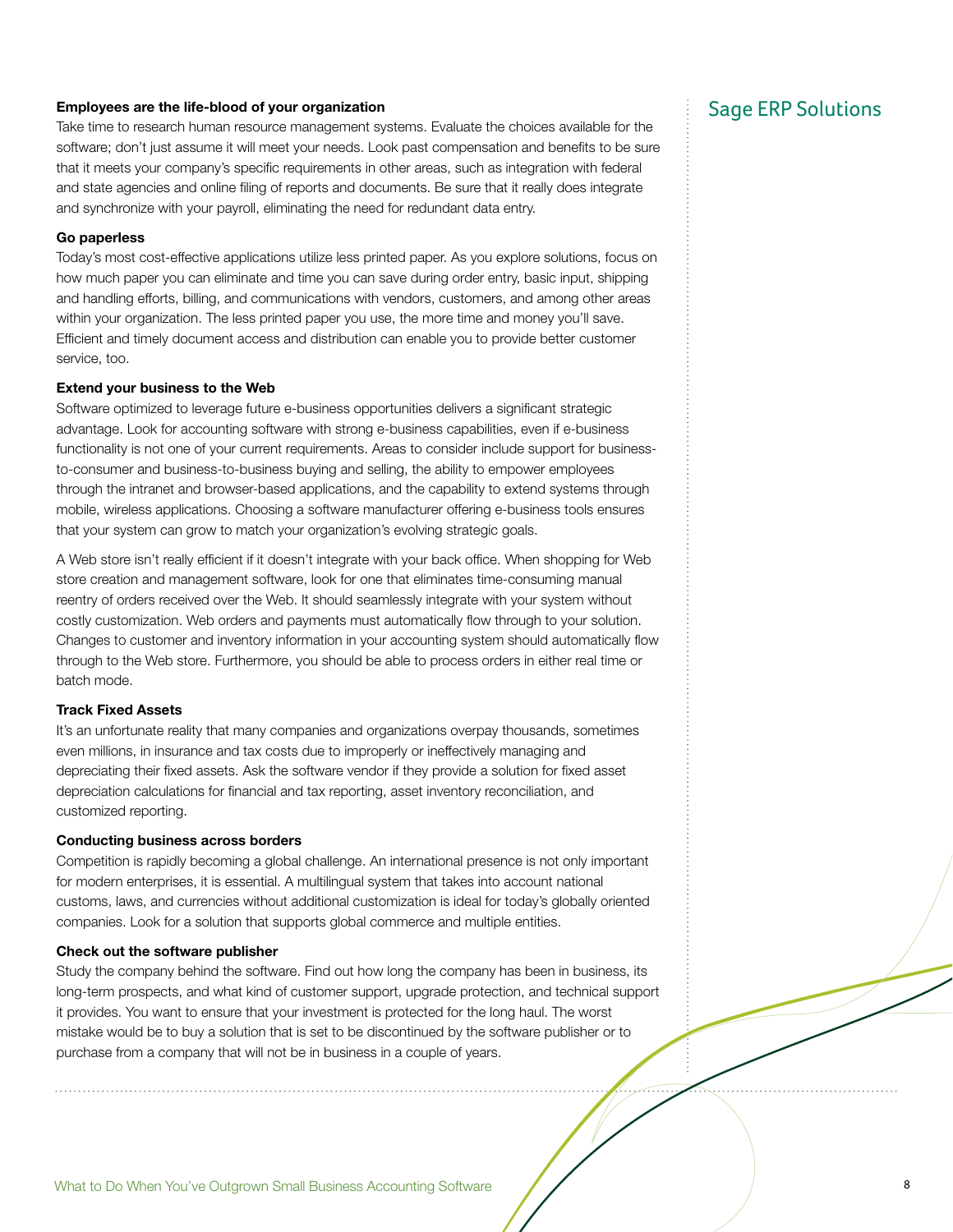# **Should you retain any of your current data?** Should you retain any of your current data?

You will need to determine which data you want to migrate into your new solution. This is a key area to evaluate when making your final decision. How much of your current data can be migrated into the solution? What tools are available? And what is the cost associated?

# **Evaluate TCO compared to TVO**

The current business climate and renewed emphasis on corporate accountability are driving the need to look more closely at costs associated with technology investments. However, ensure that you are quantifying the Total Cost of Ownership (TCO) with the Total Value of Ownership (TVO). TCO is a financial estimate designed to help you assess direct and indirect costs. TCO offers a statement on the financial impact of deploying information technology during its whole life-cycle. In contrast, TVO is understanding how the system can affect the organization and help it reach its strategic goals. The TVO demonstrates how the software solves key business challenges and justifies the TCO.

### **Select software before evaluating hardware**

You will need to evaluate the hardware required to implement each solution. Most requirements are generally determined by software, not hardware, so you should choose your software first, and then buy the hardware recommended by the software manufacturer or your consultant.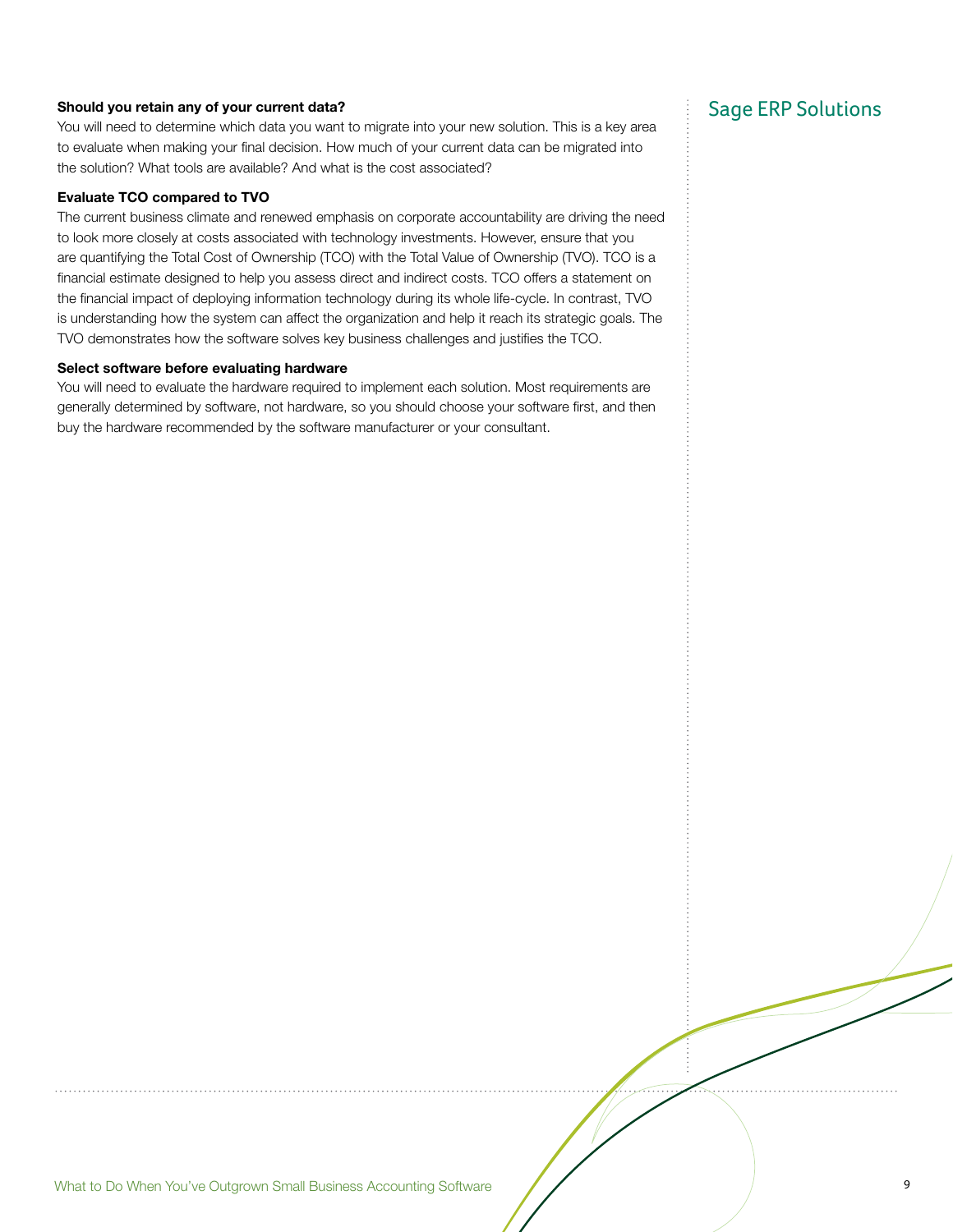# **5. Working with a Consultant or Business Partner 5. Working with a Consultant or Business Partner**

Many companies do not have the resources or expertise to devote to analyzing, purchasing, installing, and maintaining a system. A software consultant firm, sometimes referred to as a business partner or software reseller, can help considerably. These companies have been through the purchasing and implementation process many times, and you benefit from their expertise. The consultants will be virtual members of your company for weeks. You may even end up with a long-term relationship as your company grows if the business partner helps maintain your solution. With this in mind it is important to choose a business partner who comfortably fits your company's philosophy and culture.

# **Conduct an interview**

Arrange a meeting with the prospective business partner and your task force. The focus of the interview should be a high-level overview of the products the partner represents and the available benefits from the partner's services—not details of specific solutions. Ask about company size, number of employees, and business philosophy. Ask for references! Have they worked with companies similar to yours? Ask for contact names and phone numbers, then call to learn as much as possible about the customers' working relationship with the company.

## **Listening skills are as almost important as product skills**

If the consultant doesn't listen effectively, chances are you won't be satisfied with the final outcome. During your first interaction, notice if the consultant seems more interested in "pushing" a particular product instead of analyzing your needs. Avoid people who try to impress you with jargon and immediately start talking about features and programs.

## **Avoid request for proposals**

Contrary to what some software vendors want you to believe, creating and sending out an RFP is not the most effective or efficient way to find the best software system. The process of creating an RFP, sending it out, waiting for proposals, and reviewing them requires substantial internal time and, therefore, expense.

### **Don't request a product demonstration too early**

Salespeople sometimes urge you to sit through a product demonstration before you're ready; it's easy to get caught up in bells and whistles and forget about your objectives. Help your team understand the need for clear objectives and priorities before they spend their time looking at full demonstrations. Ensure you're armed with your list of requirements and can control the process. Also have the consultant present product features in the order of your choosing. This gives you the ability to ensure that the features you need are consistently presented by each vendor you review.

## **Require cost forecast revisions**

Obviously, you'll need to forecast the cost of implementation as accurately as possible. Avoid surprises—get a detailed breakdown of costs and fees before and during the requirements phase. Look for consultants who provide a "fixed cost" implementation. As objectives change, make sure you request revised cost estimates.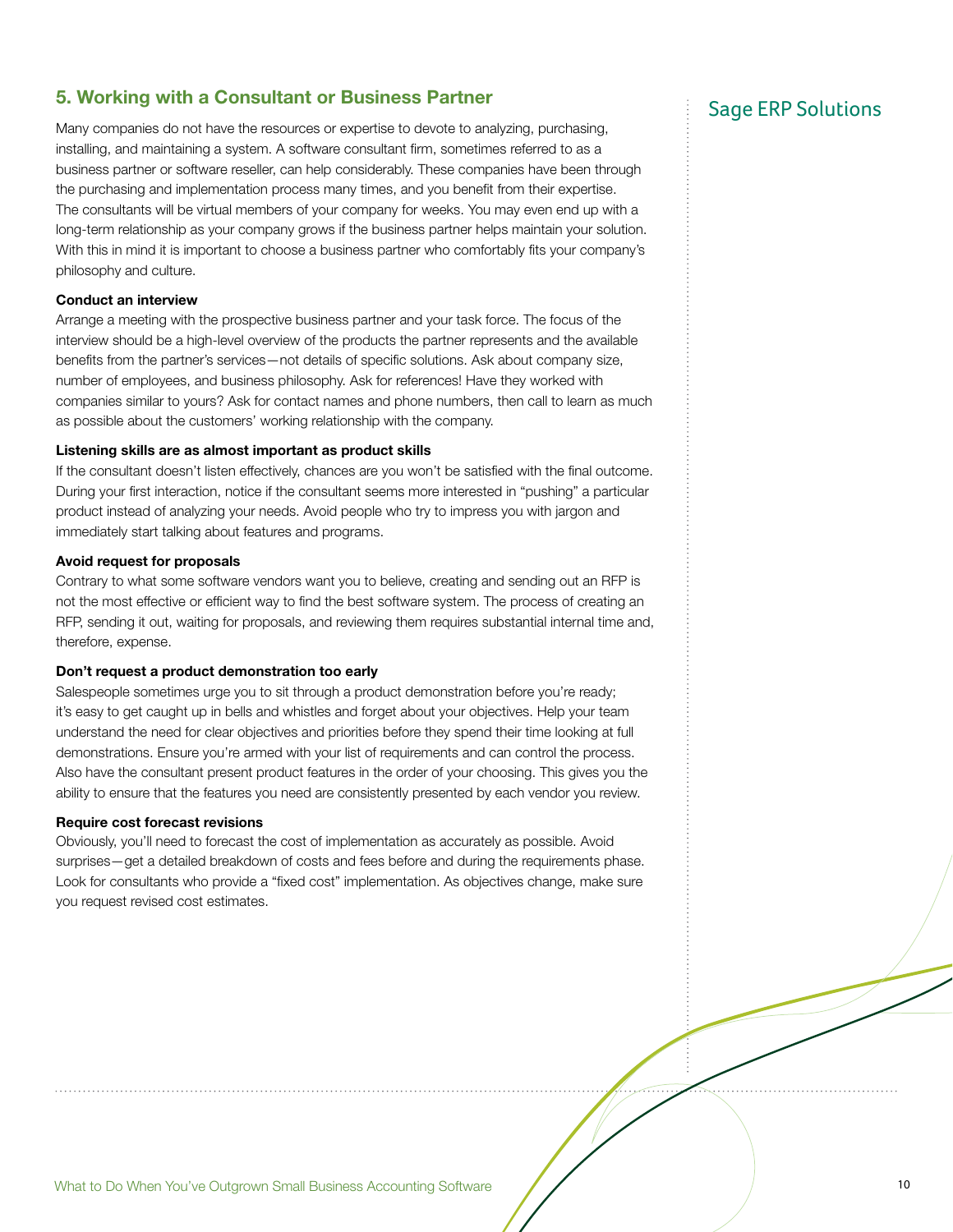# **6. What modules will help you meet your goals?** Sage ERP Solutions

| <b>Module/Process</b>      | Plan<br>and<br><b>Control</b><br><b>Growth</b> | Reduce<br>Labor<br><b>Costs</b> | <b>Shorten</b><br><b>Billing</b><br>Cycle | Provide<br>Insight | <b>Manage</b><br><b>Inventory</b> | <b>Increase</b><br><b>Sales</b> | Control<br><b>Costs</b> | <b>Manage</b><br>Cash |
|----------------------------|------------------------------------------------|---------------------------------|-------------------------------------------|--------------------|-----------------------------------|---------------------------------|-------------------------|-----------------------|
| General Ledger             | $\bullet$                                      | $\bullet$                       |                                           |                    |                                   |                                 |                         |                       |
| Accounts<br>Receivable     |                                                |                                 |                                           |                    |                                   |                                 |                         |                       |
| Accounts Payable           |                                                |                                 |                                           |                    |                                   |                                 | $\bullet$               | $\bullet$             |
| <b>Bank Reconciliation</b> |                                                |                                 |                                           |                    |                                   |                                 |                         |                       |
| Purchase Order             |                                                | $\bullet$                       |                                           |                    |                                   |                                 |                         |                       |
| Sales Order                |                                                |                                 |                                           |                    |                                   |                                 |                         |                       |
| <b>Inventory Control</b>   |                                                |                                 |                                           |                    |                                   |                                 |                         |                       |
| Warehouse                  |                                                |                                 |                                           |                    |                                   |                                 |                         |                       |
| Management                 |                                                |                                 |                                           |                    |                                   |                                 |                         |                       |
| Manufacturing              |                                                |                                 |                                           |                    |                                   |                                 |                         |                       |
| Job Cost                   |                                                | $\bullet$                       | $\bullet$                                 |                    |                                   |                                 |                         |                       |
| Payroll                    |                                                |                                 |                                           |                    |                                   |                                 |                         |                       |
| Human Resources            | ●                                              | $\bullet$                       |                                           |                    |                                   |                                 |                         |                       |
| Contact                    |                                                |                                 |                                           |                    |                                   |                                 |                         |                       |
| Management/CRM             |                                                |                                 |                                           |                    |                                   |                                 |                         |                       |
| <b>Business</b>            |                                                |                                 |                                           |                    |                                   |                                 |                         |                       |
| Intelligence               |                                                |                                 |                                           |                    |                                   |                                 |                         |                       |
| Dashboards and             |                                                |                                 |                                           |                    |                                   |                                 |                         |                       |
| Alerts                     |                                                |                                 |                                           |                    |                                   |                                 |                         |                       |
| <b>Fixed Assets</b>        |                                                |                                 |                                           |                    |                                   |                                 |                         |                       |
| Document                   |                                                |                                 |                                           |                    |                                   |                                 |                         |                       |
| Management                 |                                                |                                 |                                           |                    |                                   |                                 |                         |                       |
| Electronic                 |                                                |                                 |                                           |                    |                                   |                                 |                         |                       |
| Documents (EDI)            |                                                |                                 |                                           |                    |                                   |                                 |                         |                       |
| Service and                |                                                |                                 |                                           |                    |                                   |                                 |                         |                       |
| Maintenance                |                                                |                                 |                                           |                    |                                   |                                 |                         |                       |
| Marketing                  |                                                |                                 |                                           |                    |                                   |                                 |                         |                       |
| Management                 |                                                |                                 |                                           |                    |                                   |                                 |                         |                       |
| Web Store                  |                                                |                                 |                                           |                    |                                   |                                 |                         |                       |
| Multinational<br>Support   |                                                |                                 |                                           |                    |                                   |                                 |                         |                       |
| Budgeting                  |                                                | $\bullet$                       |                                           | $\bullet$          |                                   |                                 |                         |                       |
| Allocations                |                                                |                                 |                                           | $\bullet$          |                                   |                                 |                         |                       |
|                            |                                                |                                 |                                           |                    |                                   |                                 |                         |                       |
| Shipping<br>Management     |                                                |                                 |                                           |                    |                                   |                                 |                         |                       |
| <b>Customer Portal</b>     | $\bullet$                                      |                                 |                                           |                    |                                   | $\bullet$                       |                         | $\bullet$             |
| Return Merchandise         |                                                |                                 |                                           |                    |                                   |                                 |                         |                       |
| Authorization (RMA)        |                                                |                                 |                                           |                    |                                   |                                 |                         |                       |
|                            |                                                |                                 |                                           |                    |                                   |                                 |                         |                       |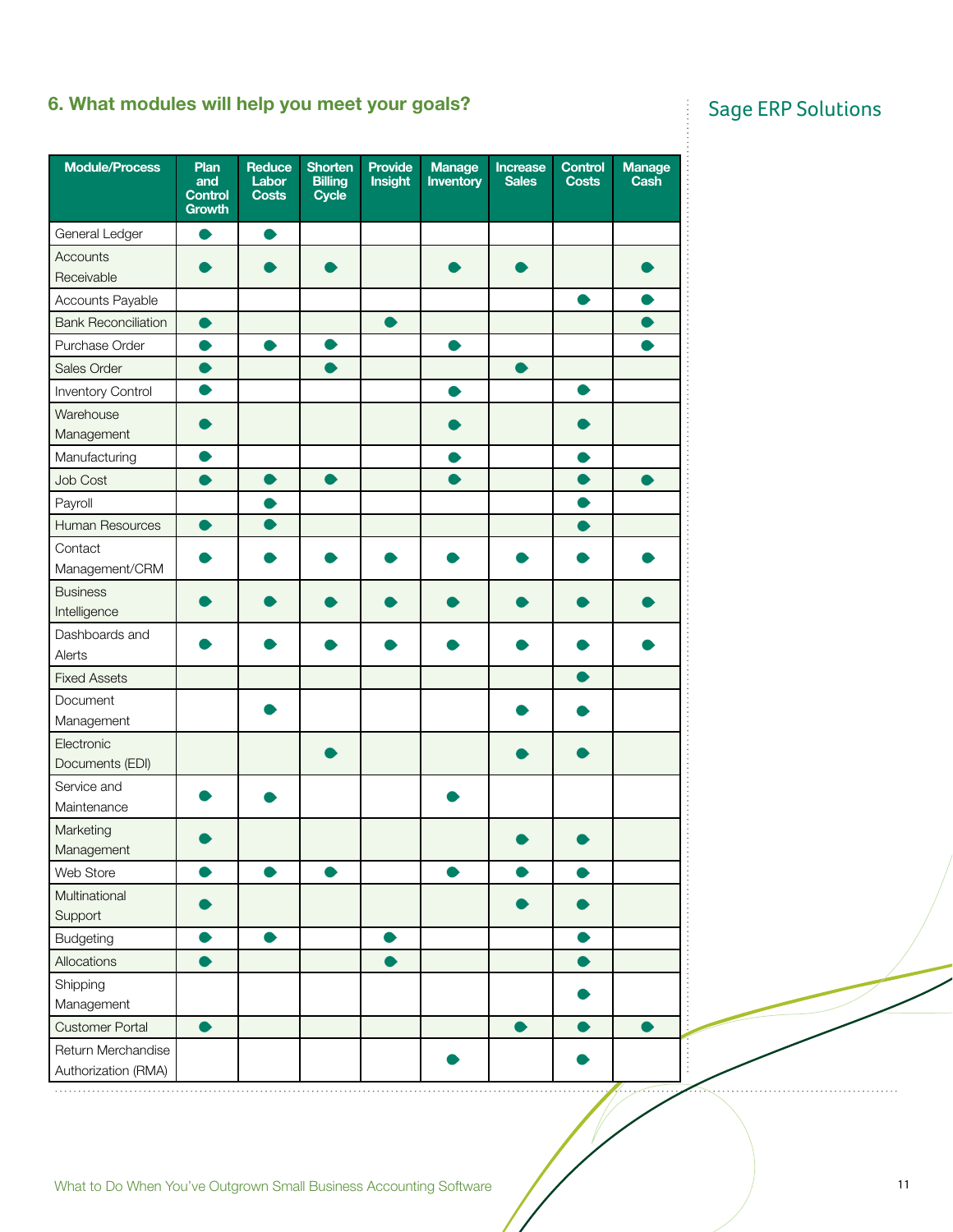# **7. Comparing Product Functionality Comparing Product Functionality Sage ERP Solutions**

| <b>Functionality/Module/</b><br><b>Information</b>                                                  | <b>Peachtree</b><br>Quantum<br>2009 | <b>Simply</b><br><b>Accounting</b><br><b>Enterprise</b><br>2009 | QuickBooks <sup>®</sup><br><b>Enterprise</b><br>2009 | <b>Sage</b><br><b>BusinessVision</b><br><b>Standard</b><br><b>Edition</b> | <b>Sage</b><br><b>Accpac</b>          |
|-----------------------------------------------------------------------------------------------------|-------------------------------------|-----------------------------------------------------------------|------------------------------------------------------|---------------------------------------------------------------------------|---------------------------------------|
| Database                                                                                            | Pervasive <sup>®</sup>              | MySQL®                                                          | Sybase®<br>lanywhere                                 | Pervasive                                                                 | Pervasive,<br>SQL Server®,<br>Oracle® |
| <b>Supports Multiple</b><br>Operating Systems and<br><b>Servers</b>                                 |                                     |                                                                 |                                                      |                                                                           |                                       |
| Ease Of Use                                                                                         |                                     |                                                                 |                                                      |                                                                           |                                       |
| Spanish Version                                                                                     |                                     | œ                                                               |                                                      |                                                                           | $\bullet$                             |
| Switch Between English<br>and French                                                                |                                     |                                                                 |                                                      |                                                                           |                                       |
| Additional Languages (Per<br>User)                                                                  |                                     |                                                                 |                                                      |                                                                           |                                       |
| Setup Wizard                                                                                        |                                     |                                                                 |                                                      |                                                                           |                                       |
| <b>Accountants Copy</b>                                                                             |                                     |                                                                 |                                                      |                                                                           |                                       |
| QuickBooks (QB)<br>Conversion of Maintenance<br>Records                                             |                                     |                                                                 |                                                      |                                                                           |                                       |
| QB Conversion of<br>Transactions                                                                    |                                     |                                                                 |                                                      |                                                                           |                                       |
| Grows with Business;<br>Same Technology/Look<br>and Feel All Editions;<br>Growing to Over 400 Users |                                     |                                                                 |                                                      |                                                                           |                                       |
| Accounting/Banking                                                                                  |                                     |                                                                 |                                                      |                                                                           |                                       |
| Chart of Accounts/General<br>Ledger                                                                 |                                     |                                                                 |                                                      |                                                                           |                                       |
| Multicurrency                                                                                       |                                     |                                                                 |                                                      |                                                                           |                                       |
| <b>Accrual Basis</b>                                                                                |                                     |                                                                 |                                                      |                                                                           |                                       |
| Cash Basis                                                                                          |                                     |                                                                 |                                                      |                                                                           |                                       |
| Switch from Cash to                                                                                 |                                     |                                                                 |                                                      |                                                                           |                                       |
| <b>Accrual Basis</b>                                                                                |                                     |                                                                 |                                                      |                                                                           |                                       |
| Real-Time Posting                                                                                   |                                     |                                                                 |                                                      |                                                                           |                                       |
| Financial Reports such as<br>Income Statement and<br><b>Balance Sheet</b>                           |                                     |                                                                 |                                                      |                                                                           |                                       |
| User-Definable Account<br>Ranges                                                                    |                                     |                                                                 |                                                      |                                                                           |                                       |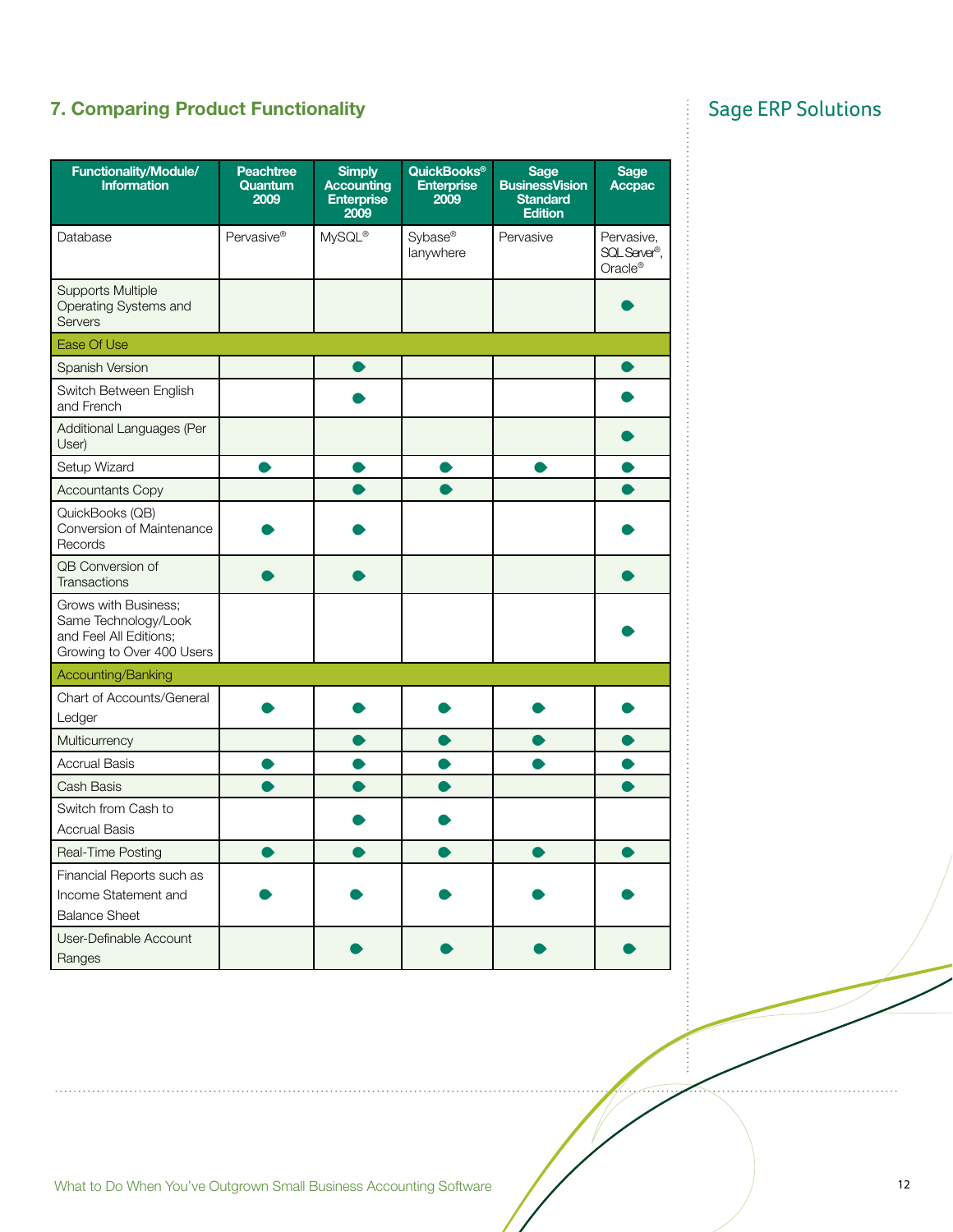| <b>Functionality/Module/</b><br><b>Information</b>                               | <b>Peachtree</b><br>Quantum<br>2009 | <b>Simply</b><br><b>Accounting</b><br><b>Enterprise</b><br>2009 | <b>QuickBooks</b><br><b>Enterprise</b><br>2009                          | <b>Sage</b><br><b>BusinessVision</b><br><b>Standard</b><br><b>Edition</b> | <b>Sage</b><br><b>Accpac</b>            |
|----------------------------------------------------------------------------------|-------------------------------------|-----------------------------------------------------------------|-------------------------------------------------------------------------|---------------------------------------------------------------------------|-----------------------------------------|
| Departmental Accounting                                                          | User-Defined<br>Up To 5<br>Segments | <b>Limited To</b><br>Departments                                | $\bullet$ Uses<br>Classes<br>• Easy Setup<br>• Limited<br>Functionality | Define Up To 3<br>Segments                                                | User<br>Defined<br>Up To 10<br>Segments |
| Track Tax Line on Accounts<br>for Tax Reporting                                  |                                     |                                                                 |                                                                         |                                                                           |                                         |
| Number of Years of<br><b>Financial History</b>                                   | Unlimited                           | 100                                                             | Unlimited                                                               | 99                                                                        | 99                                      |
| Easily Add Notes for<br><b>Financial Statements</b>                              |                                     |                                                                 |                                                                         |                                                                           |                                         |
| Consolidate Multiple<br>Companies                                                |                                     |                                                                 |                                                                         |                                                                           |                                         |
| <b>Bank Reconciliation</b>                                                       |                                     |                                                                 |                                                                         |                                                                           |                                         |
| <b>Statement Downloads</b>                                                       |                                     |                                                                 |                                                                         |                                                                           |                                         |
| Manage Fixed Assets (FAS)                                                        |                                     |                                                                 |                                                                         |                                                                           |                                         |
| <b>Fund Transfers</b>                                                            |                                     |                                                                 |                                                                         |                                                                           |                                         |
| <b>Budgets</b>                                                                   | Unlimited                           | Single                                                          | Single                                                                  | Single                                                                    | Five                                    |
| <b>Batch/Smart Posting</b>                                                       |                                     |                                                                 |                                                                         |                                                                           |                                         |
| Accounts Receivable and Accounts Payable                                         |                                     |                                                                 |                                                                         |                                                                           |                                         |
| Accounts Receivable,<br>Accounts Payable                                         |                                     |                                                                 |                                                                         |                                                                           |                                         |
| Customer Ship-To<br>Addresses                                                    | 20                                  | 100                                                             | Unlimited                                                               | Unlimited                                                                 | Unlimited                               |
| Vendor Remit-To<br>Addresses                                                     | 20                                  | 1                                                               | 1                                                                       |                                                                           | Unlimited                               |
| Apply Line Discount on<br>Sales Forms                                            |                                     |                                                                 |                                                                         |                                                                           |                                         |
| <b>Purchase Quotes</b>                                                           |                                     |                                                                 |                                                                         |                                                                           |                                         |
| Take Deposit on Purchase<br>and Sales Orders                                     |                                     |                                                                 |                                                                         |                                                                           |                                         |
| Merge Customer and<br>Vendor Records                                             |                                     |                                                                 |                                                                         |                                                                           |                                         |
| Access to Customer<br>and Vendor Balances on<br>Maintenance Screens and<br>Lists |                                     |                                                                 |                                                                         |                                                                           |                                         |
| Customizable Fields for<br>Vendor and Customer<br><b>Records</b>                 |                                     |                                                                 |                                                                         |                                                                           |                                         |
| Quotes, Sales Orders,<br>Invoicing, Receipts                                     |                                     |                                                                 |                                                                         |                                                                           |                                         |
| Recurring/Memorized<br><b>Sales Transactions</b>                                 |                                     |                                                                 |                                                                         |                                                                           |                                         |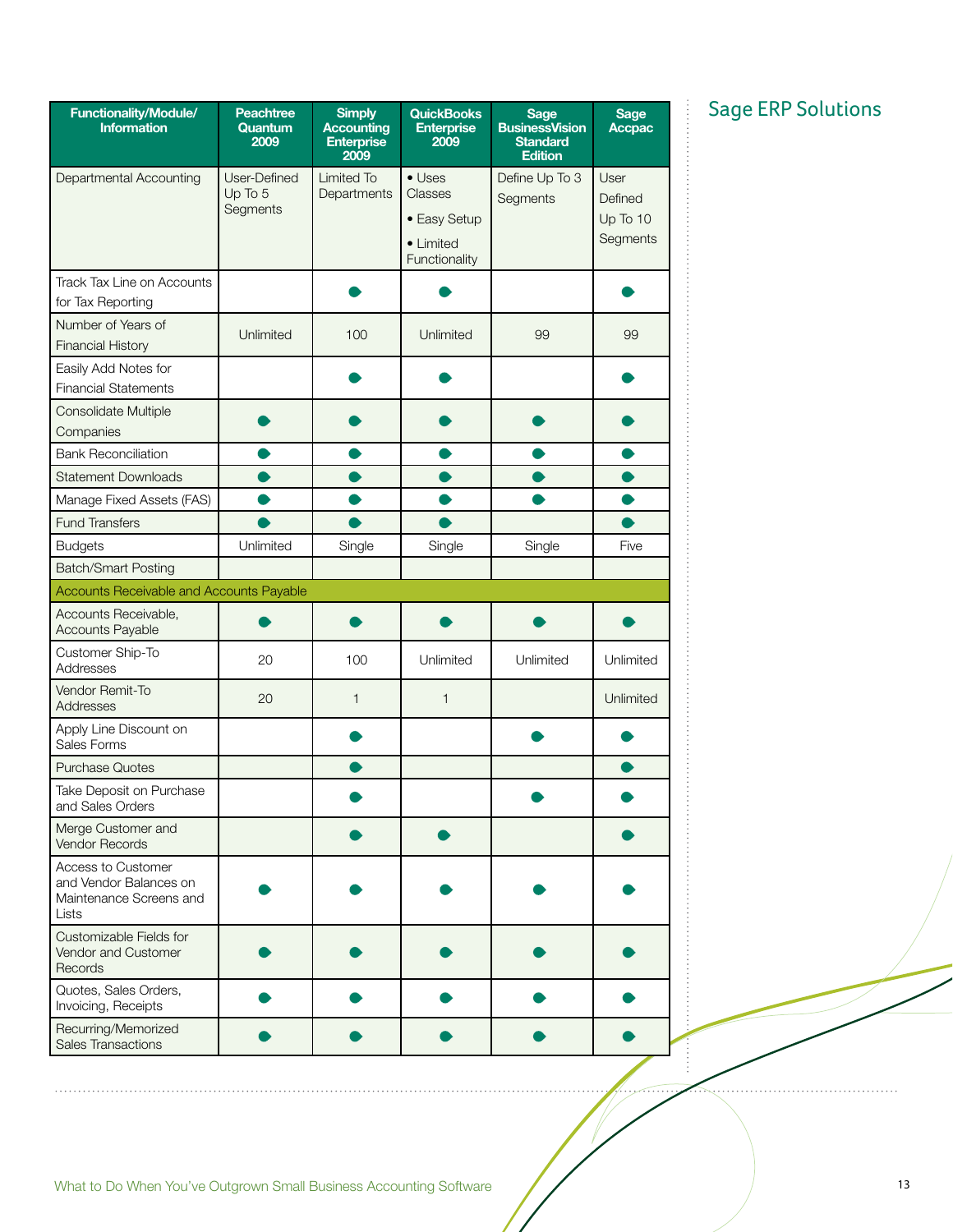| <b>Functionality/Module/</b><br><b>Information</b>                              | <b>Peachtree</b><br>Quantum<br>2009 | <b>Simply</b><br><b>Accounting</b><br><b>Enterprise</b><br>2009 | <b>QuickBooks</b><br><b>Enterprise</b><br>2009 | <b>Sage</b><br><b>BusinessVision</b><br><b>Standard</b><br><b>Edition</b> | <b>Sage</b><br><b>Accpac</b> |
|---------------------------------------------------------------------------------|-------------------------------------|-----------------------------------------------------------------|------------------------------------------------|---------------------------------------------------------------------------|------------------------------|
| Accounts Receivable and Accounts Payable                                        |                                     |                                                                 |                                                |                                                                           |                              |
| Purchase Orders,<br>Purchases, Payments                                         |                                     |                                                                 |                                                |                                                                           |                              |
| Check, Credit Card, and<br>Other Payment Methods                                |                                     |                                                                 |                                                |                                                                           |                              |
| Recurring/Memorize<br><b>Purchase Transactions</b>                              |                                     |                                                                 |                                                |                                                                           |                              |
| Time and Expense<br><b>Tracking</b>                                             |                                     |                                                                 |                                                |                                                                           |                              |
| Alerts, Triggers                                                                |                                     |                                                                 |                                                |                                                                           |                              |
| Subcontractor Insurance<br>Tracking                                             |                                     |                                                                 |                                                |                                                                           |                              |
| Customer and Vendor<br>Balances Available While<br><b>Entering Transactions</b> |                                     |                                                                 |                                                |                                                                           |                              |
| Proposals with Progress<br>Billing                                              |                                     |                                                                 |                                                |                                                                           |                              |
| Select for Progress Billing                                                     |                                     |                                                                 |                                                |                                                                           |                              |
| Account Register for Quick<br>Entry                                             |                                     |                                                                 |                                                |                                                                           |                              |
| Customer and Vendor<br><b>Credit Memos Transactions</b>                         |                                     |                                                                 |                                                |                                                                           |                              |
| Select for PO Based on<br>Out Of Stock or Below<br>Minimum Quantity             |                                     |                                                                 |                                                |                                                                           |                              |
| Drop Shipments and Auto<br>POs for Drop Shipments                               |                                     |                                                                 |                                                |                                                                           |                              |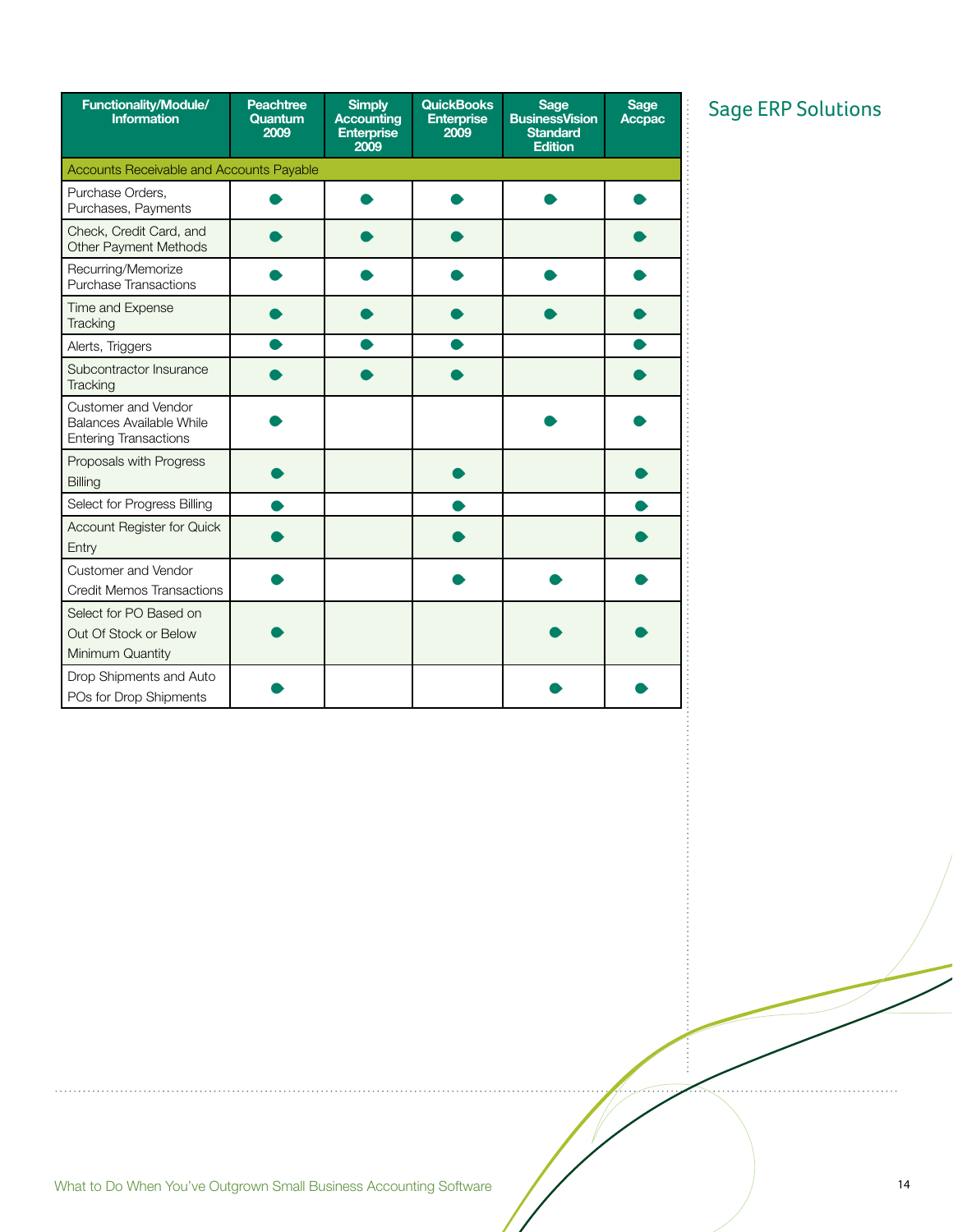| <b>Functionality/Module/</b><br><b>Information</b>                      | <b>Peachtree</b><br>Quantum<br>2009 | <b>Simply</b><br><b>Accounting</b><br><b>Enterprise</b><br>2009 | <b>QuickBooks</b><br><b>Enterprise</b><br>2009                                         | <b>Sage</b><br><b>BusinessVision</b><br><b>Standard</b><br><b>Edition</b> | <b>Sage</b><br><b>Accpac</b>                                                                |
|-------------------------------------------------------------------------|-------------------------------------|-----------------------------------------------------------------|----------------------------------------------------------------------------------------|---------------------------------------------------------------------------|---------------------------------------------------------------------------------------------|
| Payroll                                                                 |                                     |                                                                 |                                                                                        |                                                                           |                                                                                             |
| Payroll                                                                 | U.S. Based                          | Canadian<br>Based; U.S.<br>Is Coming                            | U.S. Version<br>Has U.S.<br>Payroll,<br>Canadian<br>Version Has<br>Canadian<br>Payroll | Canadian<br>Based, U.S.<br>Ships With<br>Sage Pro<br>Payroll              | Canadian<br>and U.S.<br>Based                                                               |
| Payroll Does Not Require                                                |                                     |                                                                 |                                                                                        | \$99 per Year                                                             |                                                                                             |
| Subscription                                                            |                                     |                                                                 |                                                                                        | for Payroll<br>Updates                                                    |                                                                                             |
| Inventory                                                               |                                     |                                                                 |                                                                                        |                                                                           |                                                                                             |
| <b>Inventory Management</b>                                             |                                     |                                                                 |                                                                                        |                                                                           |                                                                                             |
| <b>Inventory Costing</b>                                                | LIFO, FIFO,<br>and Average          | FIFO and<br>Average                                             | Average                                                                                | LIFO, FIFO,<br>and Average                                                | LIFO,<br>FIFO, and<br>Average<br>Most<br>Recent,<br>User-<br>Specified,<br>Standard<br>Cost |
| Price Levels                                                            | 10                                  | 100                                                             | 100                                                                                    | 20                                                                        | Unlimited                                                                                   |
| Multiple Locations<br>For Inventory-Light<br>Functionality <sup>2</sup> |                                     |                                                                 |                                                                                        |                                                                           |                                                                                             |
| Serialized Inventory and<br>Serialized Item Costing                     |                                     |                                                                 |                                                                                        |                                                                           |                                                                                             |
| Service Items                                                           |                                     |                                                                 |                                                                                        |                                                                           |                                                                                             |
| Nonstock, Description<br>Only, Labor Types of Items                     |                                     |                                                                 |                                                                                        |                                                                           |                                                                                             |
| Inventory Assembly/BOM                                                  |                                     |                                                                 |                                                                                        |                                                                           |                                                                                             |
| <b>BOMS</b> (Assemblies in<br>Peachtree)                                |                                     |                                                                 |                                                                                        |                                                                           |                                                                                             |
| Edit BOMS                                                               |                                     |                                                                 |                                                                                        |                                                                           |                                                                                             |
| Buy, Sell, Stock In Different<br>Units                                  |                                     |                                                                 |                                                                                        |                                                                           |                                                                                             |
| Quantity On Hand-Track<br>and Warn When Selling                         |                                     |                                                                 |                                                                                        |                                                                           |                                                                                             |
| <b>Quantity Price Discounts</b>                                         |                                     |                                                                 |                                                                                        |                                                                           |                                                                                             |
| Master Stock and<br>Subitems                                            |                                     |                                                                 |                                                                                        |                                                                           |                                                                                             |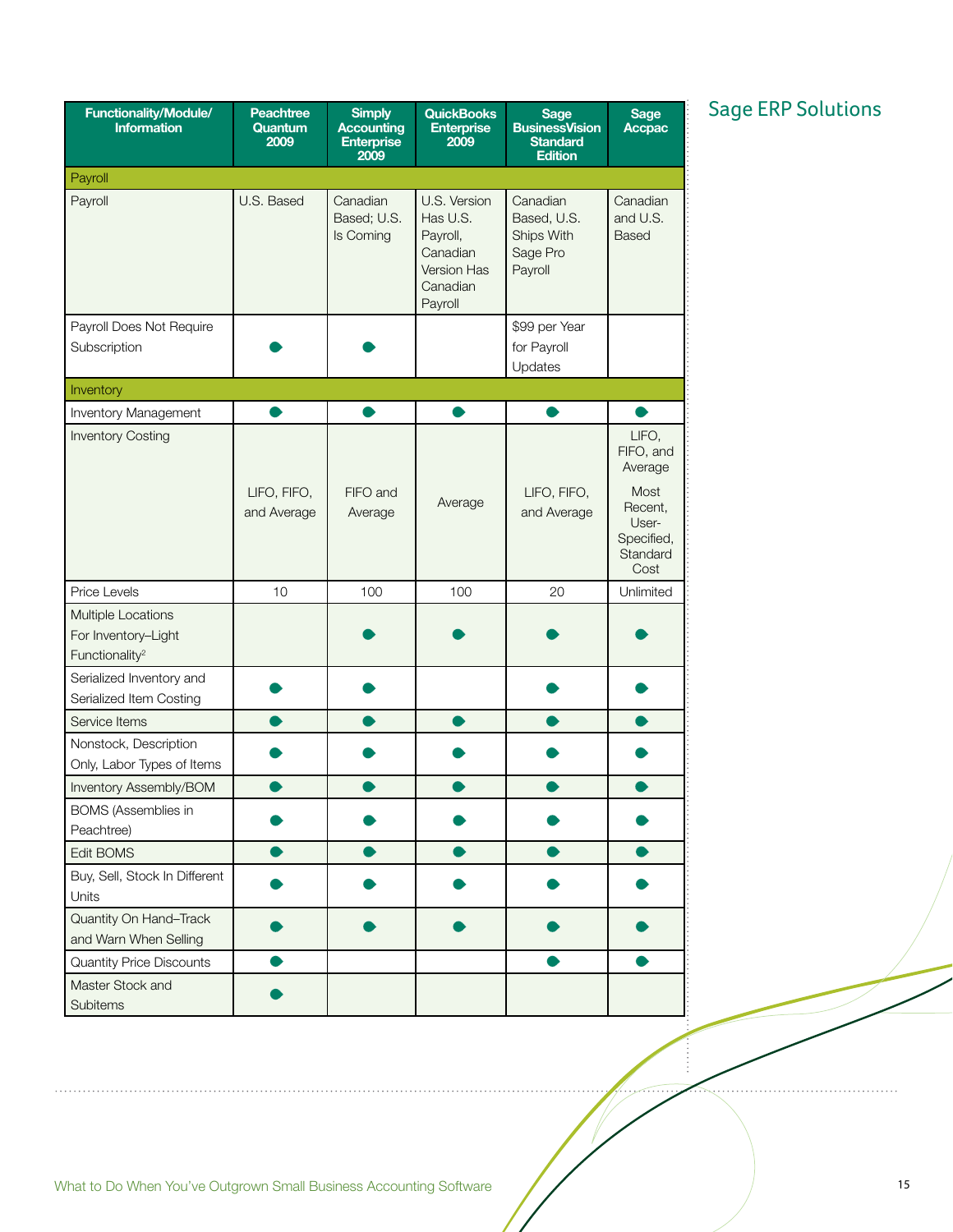| Functionality/Module/<br><b>Information</b>                                         | <b>Peachtree</b><br>Quantum<br>2009 | <b>Simply</b><br><b>Accounting</b><br><b>Enterprise</b><br>2009 | <b>QuickBooks</b><br><b>Enterprise</b><br>2009 | <b>Sage</b><br><b>BusinessVision</b><br><b>Standard</b><br><b>Edition</b> | <b>Sage</b><br><b>Accpac</b> |
|-------------------------------------------------------------------------------------|-------------------------------------|-----------------------------------------------------------------|------------------------------------------------|---------------------------------------------------------------------------|------------------------------|
| Inventory                                                                           |                                     |                                                                 |                                                |                                                                           |                              |
| Additional Inventory<br>Attributes Such as SKU/<br>UPC, Weight, Preferred<br>Vendor |                                     |                                                                 |                                                |                                                                           |                              |
| Vendor Part Number                                                                  |                                     |                                                                 |                                                |                                                                           |                              |
| Warranty Tracking on<br>Serialized Items                                            |                                     |                                                                 |                                                |                                                                           |                              |
| Track Commissionable<br>Items                                                       |                                     |                                                                 |                                                |                                                                           |                              |
| Track Assembly History                                                              |                                     |                                                                 |                                                |                                                                           |                              |
| Quantity Available-Track<br>and Warn When Selling                                   |                                     |                                                                 |                                                |                                                                           |                              |
| <b>Work Tickets</b>                                                                 |                                     |                                                                 |                                                |                                                                           |                              |
| <b>Jobs</b>                                                                         |                                     |                                                                 |                                                |                                                                           |                              |
| Job Costing                                                                         |                                     |                                                                 |                                                |                                                                           |                              |
| Monthly Project Budgeting                                                           |                                     |                                                                 |                                                |                                                                           |                              |
| Allocate a Single<br>Transaction Line to Multiple<br>Jobs                           | Only in Payroll                     |                                                                 | Only in<br>Payroll                             |                                                                           |                              |
| Phases and Cost Codes<br>For Jobs                                                   |                                     |                                                                 |                                                |                                                                           |                              |
| Retainage for Jobs                                                                  |                                     |                                                                 |                                                |                                                                           |                              |
| Labor Burden in Payroll                                                             |                                     |                                                                 |                                                |                                                                           |                              |
| <b>Security</b>                                                                     |                                     |                                                                 |                                                |                                                                           |                              |
| Role-Based Security                                                                 |                                     |                                                                 |                                                |                                                                           |                              |
| Screen Level Security                                                               |                                     |                                                                 |                                                |                                                                           |                              |

 $\frac{1}{2}$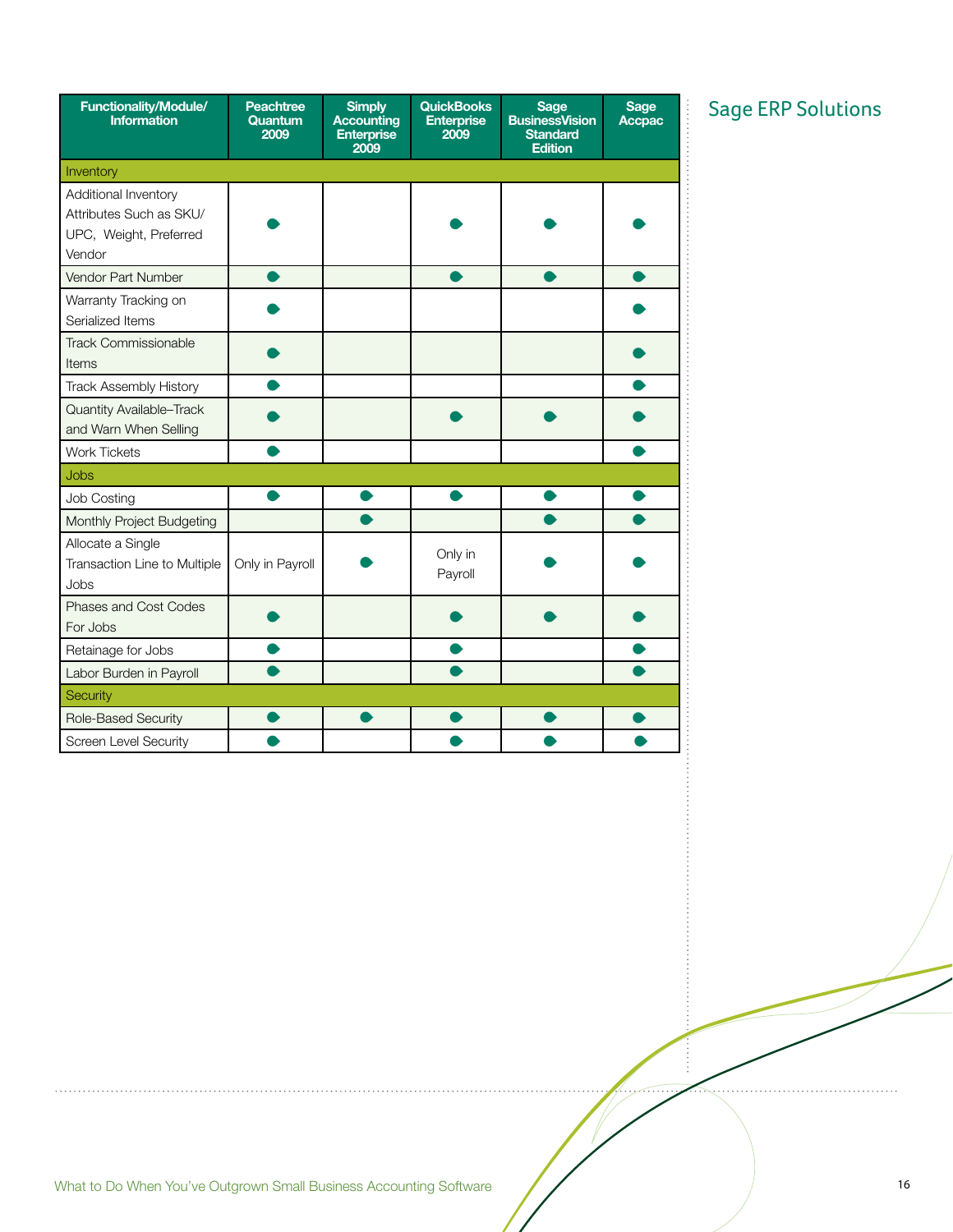| Functionality/Module/<br><b>Information</b>        | <b>Peachtree</b><br>Quantum<br>2009 | <b>Simply</b><br><b>Accounting</b><br><b>Enterprise</b><br>2009 | <b>QuickBooks</b><br><b>Enterprise</b><br>2009 | Sage<br><b>BusinessVision</b><br><b>Standard</b><br><b>Edition</b> | <b>Sage</b><br><b>Accpac</b> |  |  |  |  |
|----------------------------------------------------|-------------------------------------|-----------------------------------------------------------------|------------------------------------------------|--------------------------------------------------------------------|------------------------------|--|--|--|--|
| <b>Reporting/Forms</b>                             |                                     |                                                                 |                                                |                                                                    |                              |  |  |  |  |
| Export Standard Reports in<br>Excel®, PDF, E-Mail  |                                     |                                                                 |                                                |                                                                    |                              |  |  |  |  |
| Financials                                         |                                     |                                                                 |                                                |                                                                    |                              |  |  |  |  |
| Crystal Reports <sup>®_Viewer</sup>                |                                     |                                                                 |                                                |                                                                    |                              |  |  |  |  |
| Form Designer                                      |                                     |                                                                 |                                                |                                                                    |                              |  |  |  |  |
| Use Crystal Reports To<br>Design Forms             |                                     |                                                                 |                                                |                                                                    |                              |  |  |  |  |
| Crystal Reports-Designer<br>Included               |                                     |                                                                 |                                                |                                                                    |                              |  |  |  |  |
| Services/Integration                               |                                     |                                                                 |                                                |                                                                    |                              |  |  |  |  |
| Magnetic Media                                     |                                     |                                                                 |                                                |                                                                    |                              |  |  |  |  |
| Online Invoicing and<br>Payment                    |                                     |                                                                 |                                                |                                                                    |                              |  |  |  |  |
| Online Back-Up Integration                         |                                     |                                                                 |                                                |                                                                    |                              |  |  |  |  |
| Payroll Tax Updates-Tables<br>and Forms            |                                     |                                                                 |                                                |                                                                    |                              |  |  |  |  |
| SageCRM Integration                                |                                     |                                                                 |                                                |                                                                    |                              |  |  |  |  |
| <b>Direct Deposit</b>                              |                                     |                                                                 |                                                |                                                                    |                              |  |  |  |  |
| Remote Access                                      |                                     |                                                                 |                                                |                                                                    |                              |  |  |  |  |
| Credit Card Processing-<br><b>Card Not Present</b> |                                     |                                                                 |                                                |                                                                    |                              |  |  |  |  |
| Credit Card Processing-<br>Swipe Card              |                                     |                                                                 |                                                |                                                                    |                              |  |  |  |  |
| Electronic Bill Pay                                |                                     |                                                                 |                                                |                                                                    |                              |  |  |  |  |
| Integration                                        | <b>UPS</b>                          |                                                                 | UPS, FedEx                                     |                                                                    |                              |  |  |  |  |
| E-File Payroll Forms and<br>Deposits               |                                     |                                                                 |                                                |                                                                    |                              |  |  |  |  |
| Comprehensive Outlook<br>Integration               |                                     |                                                                 |                                                |                                                                    |                              |  |  |  |  |
| <b>Web Store</b>                                   |                                     |                                                                 |                                                |                                                                    |                              |  |  |  |  |
| Timeslips Integration                              |                                     |                                                                 |                                                |                                                                    |                              |  |  |  |  |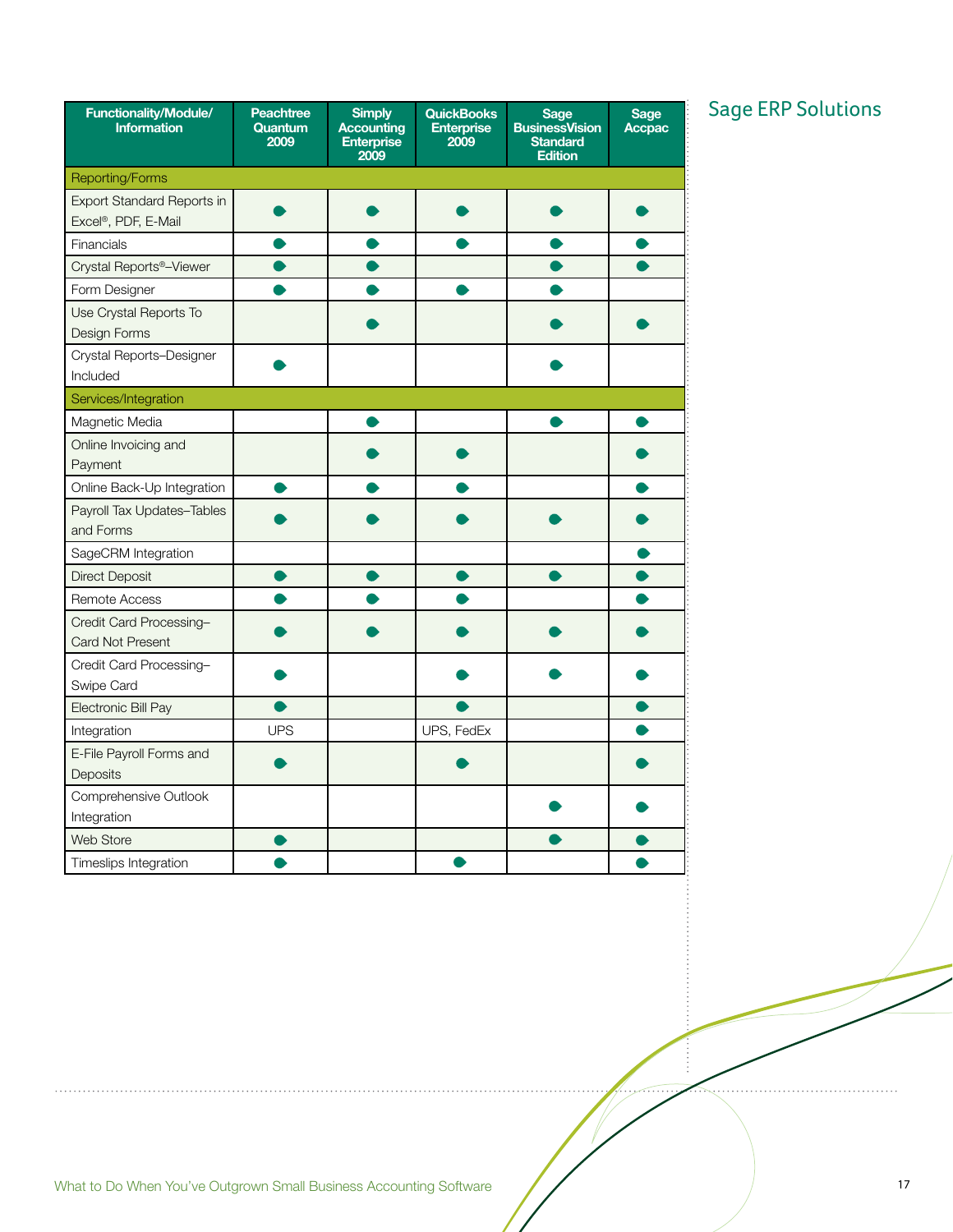| <b>Functionality/Module/</b><br><b>Information</b>    | <b>Peachtree</b><br>Quantum<br>2009                         | <b>Simply</b><br><b>Accounting</b><br><b>Enterprise</b><br>2009 | <b>QuickBooks</b><br><b>Enterprise</b><br>2009 | <b>Sage</b><br><b>BusinessVision</b><br><b>Standard</b><br><b>Edition</b> | Sage<br><b>Accpac</b> |  |  |  |  |
|-------------------------------------------------------|-------------------------------------------------------------|-----------------------------------------------------------------|------------------------------------------------|---------------------------------------------------------------------------|-----------------------|--|--|--|--|
|                                                       | Multinational (Global Commerce Support)/Multientity Support |                                                                 |                                                |                                                                           |                       |  |  |  |  |
| Multicurrency Support                                 |                                                             |                                                                 |                                                |                                                                           |                       |  |  |  |  |
| Localized for Different<br>Countries                  |                                                             |                                                                 |                                                |                                                                           |                       |  |  |  |  |
| Multiple Companies                                    |                                                             |                                                                 |                                                |                                                                           |                       |  |  |  |  |
| Intercompany Transactions                             |                                                             |                                                                 |                                                |                                                                           |                       |  |  |  |  |
| Data Consolidation for<br><b>Financial Reporting</b>  |                                                             |                                                                 |                                                |                                                                           |                       |  |  |  |  |
| <b>Business Intelligence</b>                          |                                                             |                                                                 |                                                |                                                                           |                       |  |  |  |  |
| <b>Collections Processing</b>                         |                                                             |                                                                 |                                                |                                                                           |                       |  |  |  |  |
| Dashboards and<br>Customizable Financial<br>Reporting |                                                             |                                                                 |                                                |                                                                           |                       |  |  |  |  |
| Integration with a<br>comprehensive CRM Suite         |                                                             |                                                                 |                                                |                                                                           |                       |  |  |  |  |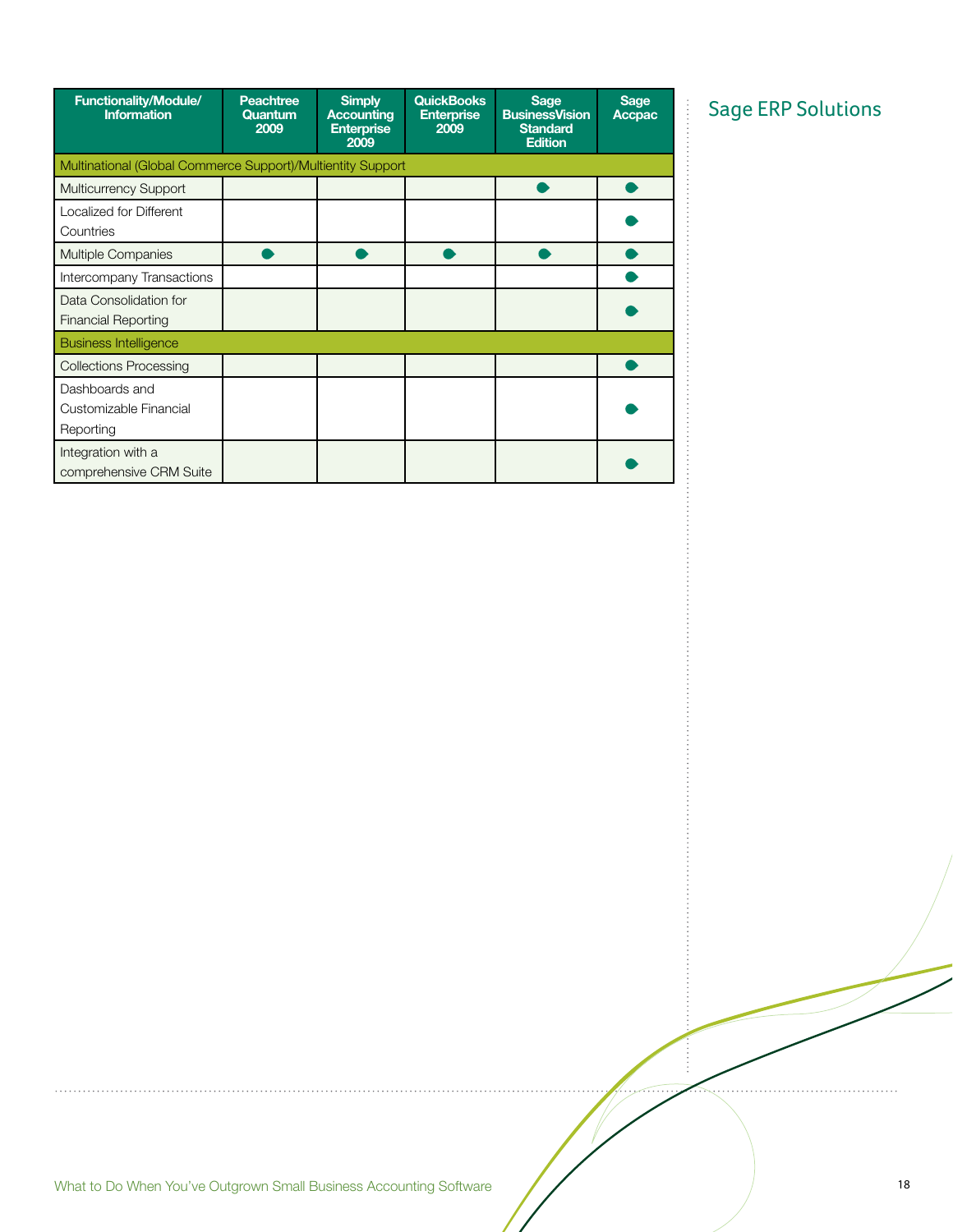# **8. Success Stories—Customers Making the Move**

## **Customer: Crossroads Diversified Services Inc., Nonprofit**

Challenge: Crossroads was severely burdened by tedious, repetitive procedures that made payables, receivables, payroll processes, and report generation inefficient.

Solution: Sage Accpac provides Crossroads with robust accounting and reporting capabilities in a flexible and affordable system.

Results: With its new system in place, Crossroads dramatically improves overall productivity and efficiency, specifically in processing accounting data and in producing month-end financial statements.

Read More: http://www.sageaccpac.com/imageserver/portal\_managed\_assets/Accpac/ Success%20Stories/AC08-06716 Crossroads lores.pdf

### **Customer: North American Airlines (NAA), Airline Industry**

Challenge: NAA was incapable of performing detailed financial analysis for optimum profitability. NAA needed a way to analyze all profit and loss activity on a more comprehensive level.

Solution: Sage Accpac gives NAA the flexibility to custom design financial reports across all levels and a chart of accounts that grows with the company's needs.

Results: Sage Accpac provides robust business management capabilities, highly customized financial reports, and an extensive chart of accounts—making it easier for NAA to stay profitable.

Read More: http://www.sageaccpac.com/imageserver/portal\_managed\_assets/Accpac/ Success%20Stories/AC08-06755\_NAAlores.pdf

# Sage ERP Solutions

"Sage Accpac is to be saluted for the design of the system, which provides so much flexibility and has enabled us to conduct our business much more efficiently than before."

"Sage Accpac has fulfilled all of our objectives in terms of financial reporting and our ever-expanding chart of accounts. With Sage Accpac business analysis tools, we are more confident than ever in our ability to make the best possible decisions for our company. With such a seamless conversion of our data and significant gains in productivity and efficiency, it is clear that Sage Accpac was the right choice for NAA."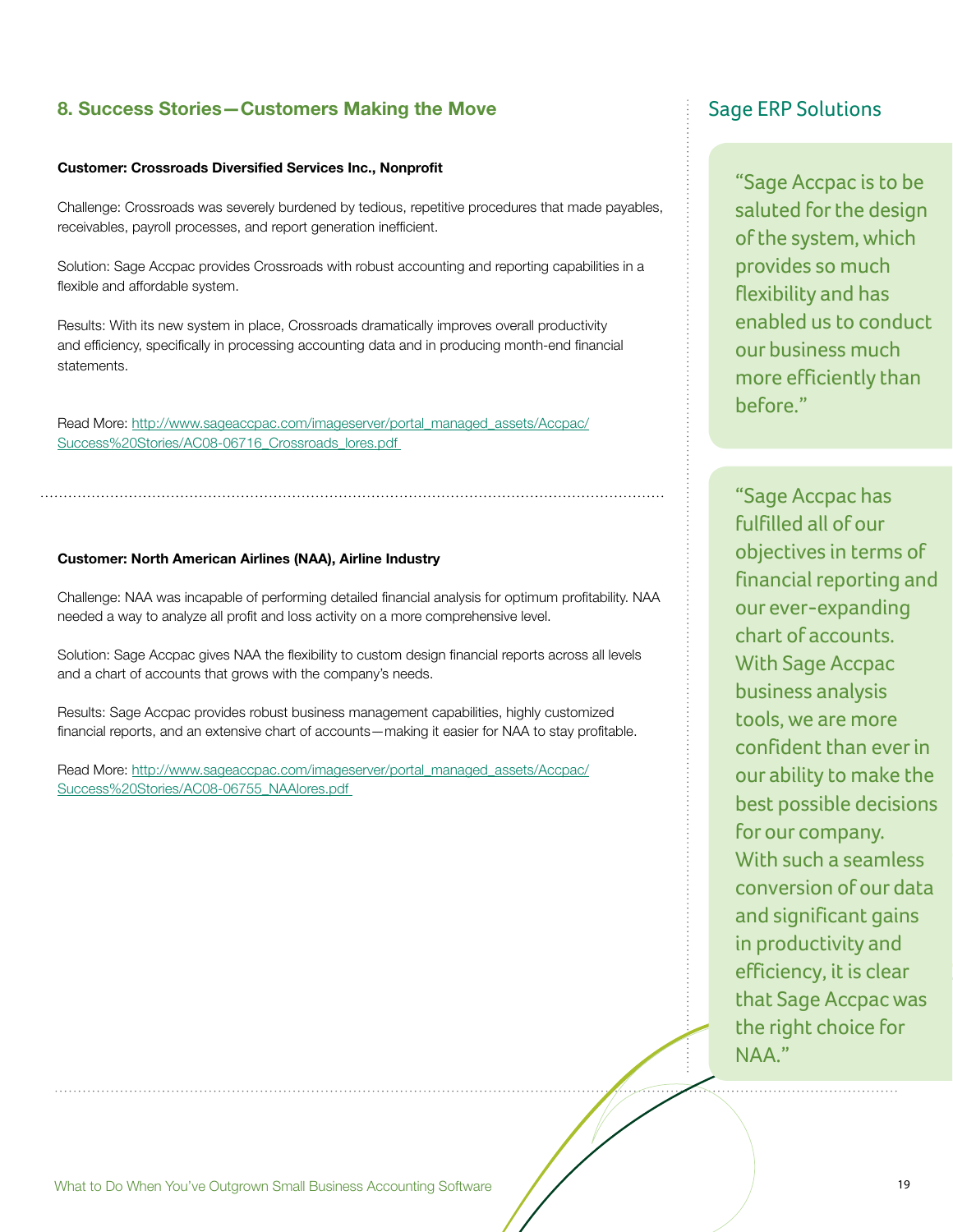## **Customer: Source Technologies Inc., Hardware and Software Industry**

Challenge: Source Technologies needed an up-to-date, scalable accounting and CRM solution that could handle detailed project accounting, complex sales orders, and sales data tracking and management.

Solution: SageCRM integrates with Sage Accpac and provides sales and customer service representatives with easy Web-based access to comprehensive data about prospects, customers, and products.

Results: With the Sage integrated solution, the company earns immediate investment return with improved customer service, forecasting accuracy, and inventory control.

Read More: http://www.sageaccpac.com/imageserver/portal\_managed\_assets/successstories/ Pdf/SrceTech\_corp\_lores.pdf

# Sage ERP Solutions

"The bottom line is that SageCRM has fulfilled our initial needs for the centralized creation of an all-inclusive customer database, and continues to meet our requirements by providing our entire enterprise access to the data needed to close sales, satisfy customers, and build long-lasting relationships."